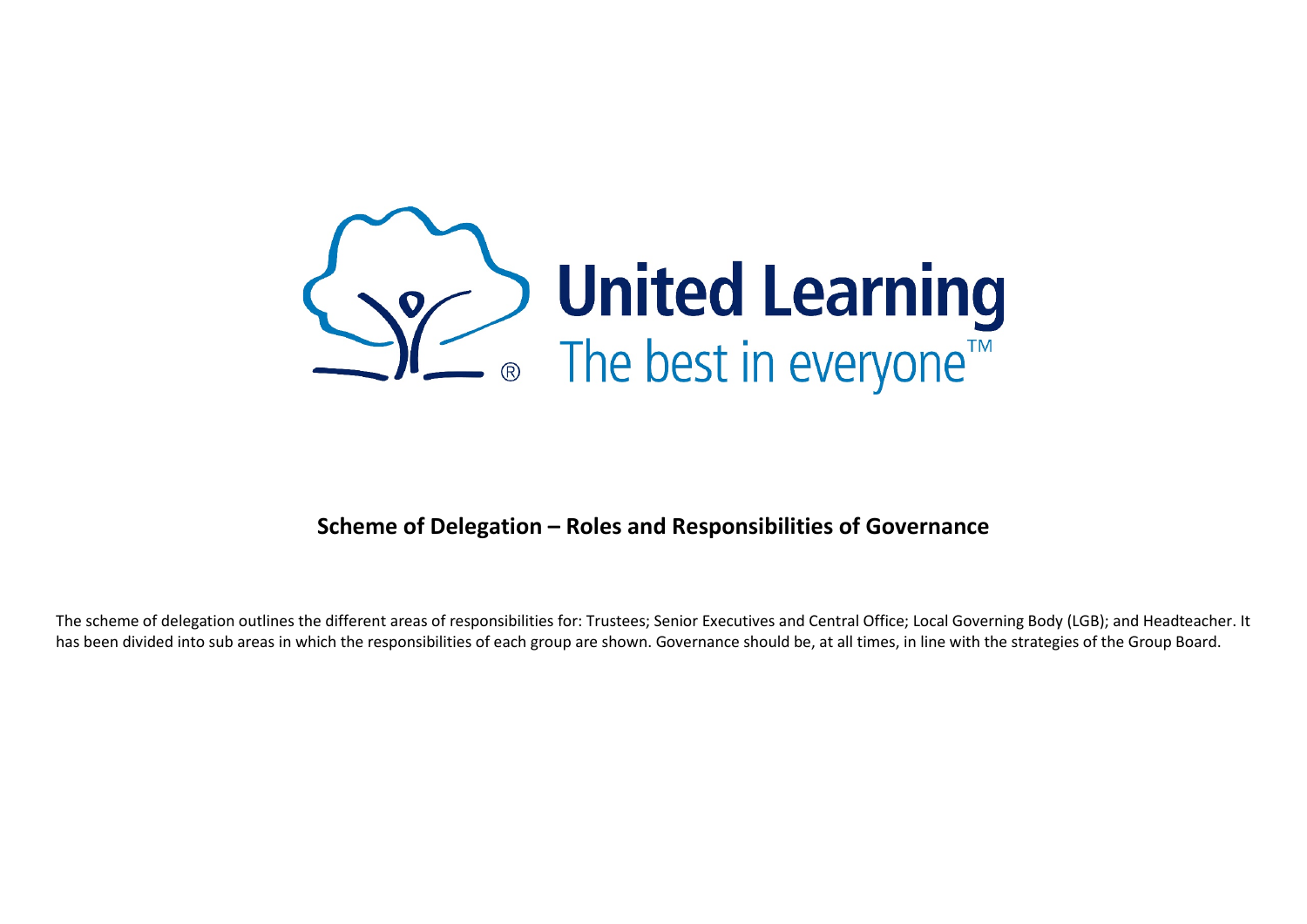#### Contents

| $\underline{1}$ . | Governance                                                    | $\overline{3}$        |
|-------------------|---------------------------------------------------------------|-----------------------|
| 2.                | Strategy                                                      | $\overline{4}$        |
| $\overline{3}$ .  | School Improvement                                            | $\overline{5}$        |
| <u>4.</u>         | <b>Quality of Teaching</b>                                    | $\underline{6}$       |
| $\underline{5}$ . | Curriculum                                                    | $\underline{7}$       |
| 6.                | Finance                                                       | $\underline{8}$       |
| $\frac{7}{2}$     | Recruitment of staff                                          | $\overline{\partial}$ |
| <u>8.</u>         | Staff professional development                                | 10                    |
| 9.                | Performance management                                        | 11                    |
| <u>10.</u>        | Inspection                                                    | 12                    |
| <u>11.</u>        | Early years foundation stage (EYFS) (as applicable)           | 13                    |
| <u>12.</u>        | Boarding (as applicable)                                      | $\underline{14}$      |
| 13.               | Communication                                                 | 15                    |
| <u>14.</u>        | Links with parents, carers, guardians and the wider community | $\underline{16}$      |
| <u>15.</u>        | Review of local school policies, processes and procedures     | 17                    |
| <u>16.</u>        | Risk management                                               | $\underline{18}$      |
| <u>17.</u>        | Welfare and child protection                                  | 19                    |
| <u>18.</u>        | <b>Buildings and maintenance</b>                              | $\underline{20}$      |
| <u>19.</u>        | Health & safety                                               | 21                    |
| 20.               | Provision of information                                      | 22                    |
| 21.               | Data protection/GDPR                                          | 23                    |
| 22.               | <b>Handling of complaints</b>                                 | 24                    |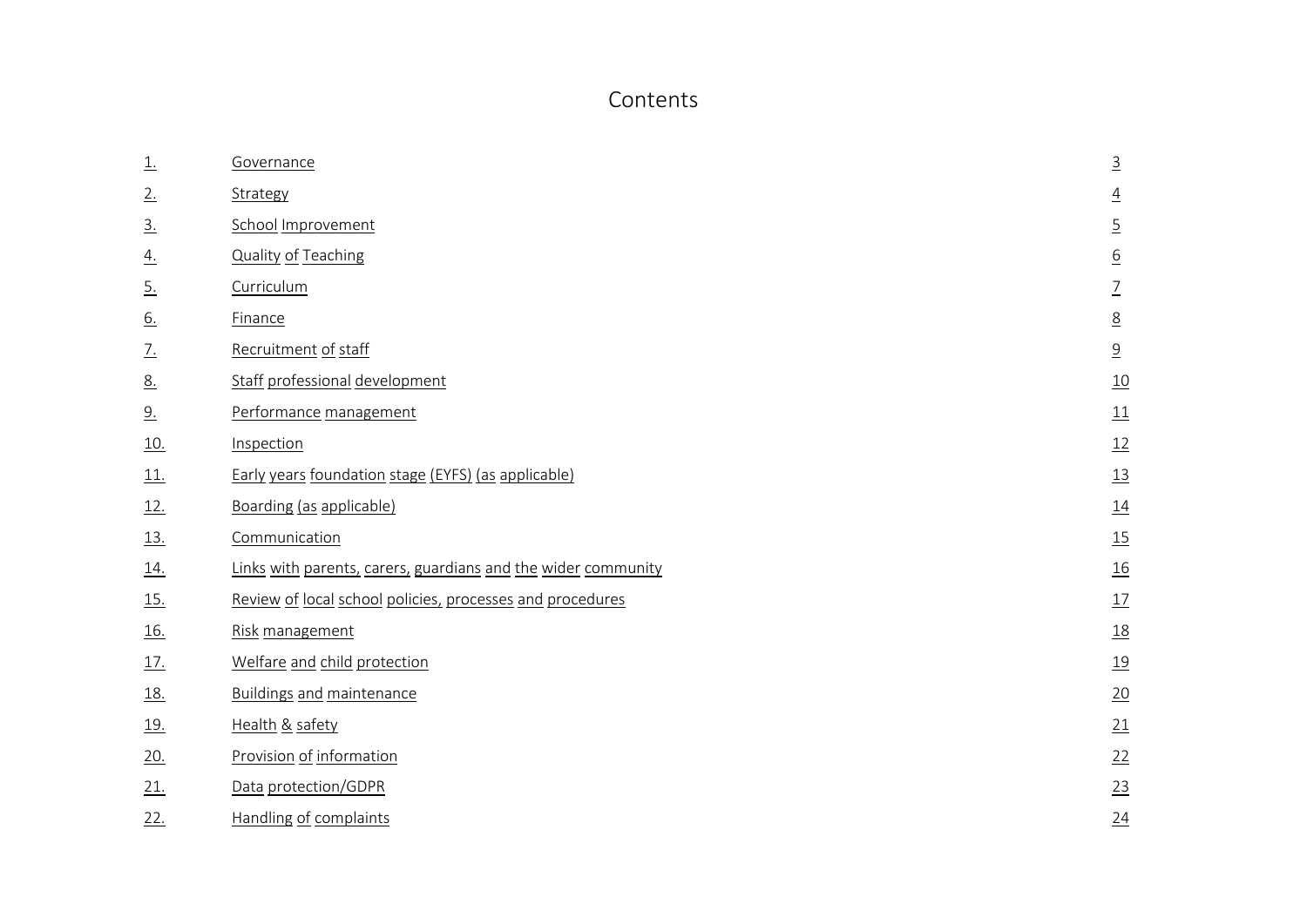#### <span id="page-2-0"></span>1. Governance

| Trustees (the Board) -                           | <b>Senior Executives and Central Office -</b> | <b>Local Governing Body -</b>               | Headteacher -                               |
|--------------------------------------------------|-----------------------------------------------|---------------------------------------------|---------------------------------------------|
| • Legally responsible for the charities, schools | • Act on behalf of the Board to enable it to  | • Responsible for its own processes in line | • Responsible for securing provision of     |
| and their governance                             | discharge its duties in relation to           | with the legal requirements as set down     | administrative support and, in              |
| • responsible for the Board's own processes      | statutory compliance and the                  | in the Articles of Association and, for     | consultation with the Company               |
| in line with the legal requirements as set       | performance of schools                        | academies, the Master Funding               | Secretary, independent and professional     |
| down in the Articles of Association and, for     | • support the Board and LGBs with their       | Agreement                                   | clerking for the LGB.                       |
| academies, the Master Funding Agreement          | training and new Trustee/LGB member           | • responsible for succession planning and   | • responsible for ensuring the Education    |
| • legally responsible for statutory compliance   | induction                                     | the recruitment of LGB members to           | Information Portal (EIP) is kept up to date |
| • delegate certain responsibilities to the LGBs  | • provide the Board and LGBs with advice      | ensure an appropriate balance of skills     | with governance information                 |
| and to senior executives                         | and guidance to help them improve and         | and effectiveness                           | • responsible for ensuring the Department   |
| • responsible for succession planning and the    | evaluate their processes and                  | • contributes to the recruitment of the     | for Education's (DfE) Get Information       |
| recruitment of the Charity Chairs, Board         | effectiveness                                 | <b>LGB Chair</b>                            | about Schools (GIAS) database is kept up    |
| Members and LGB Chairs to ensure an              | • make recommendations to the Board on        | • responsible for ensuring that members     | to date with required governance            |
| appropriate balance of skills and                | local governance model(s)                     | have the right level of training            | information.                                |
| effectiveness                                    | • provide administrative support for the      | • responsible for new LGB member            |                                             |
| • responsible for ensuring that Trustees have    | Board                                         | induction                                   |                                             |
| the right level of training                      | • review the independence and                 | • responsible for evaluating its own        |                                             |
| • responsible for new Trustee induction          | professionalism of clerking to ensure         | processes and effectiveness                 |                                             |
| • responsible for evaluating their own           | that LGBs have a high quality clerking        | • responsible for maintaining its register  |                                             |
| processes and effectiveness                      | service to drive improved governance          | of business interests                       |                                             |
| • responsible and accountable for evaluating     | • support the Charity Board in evaluating     | • members are responsible for declaring     |                                             |
| the performance and effectiveness of LGBs        | the performance and effectiveness of          | any business interests they have in         |                                             |
| • responsible for declaring any business         | LGBs.                                         | relation to the school.                     |                                             |
| interests.                                       |                                               |                                             |                                             |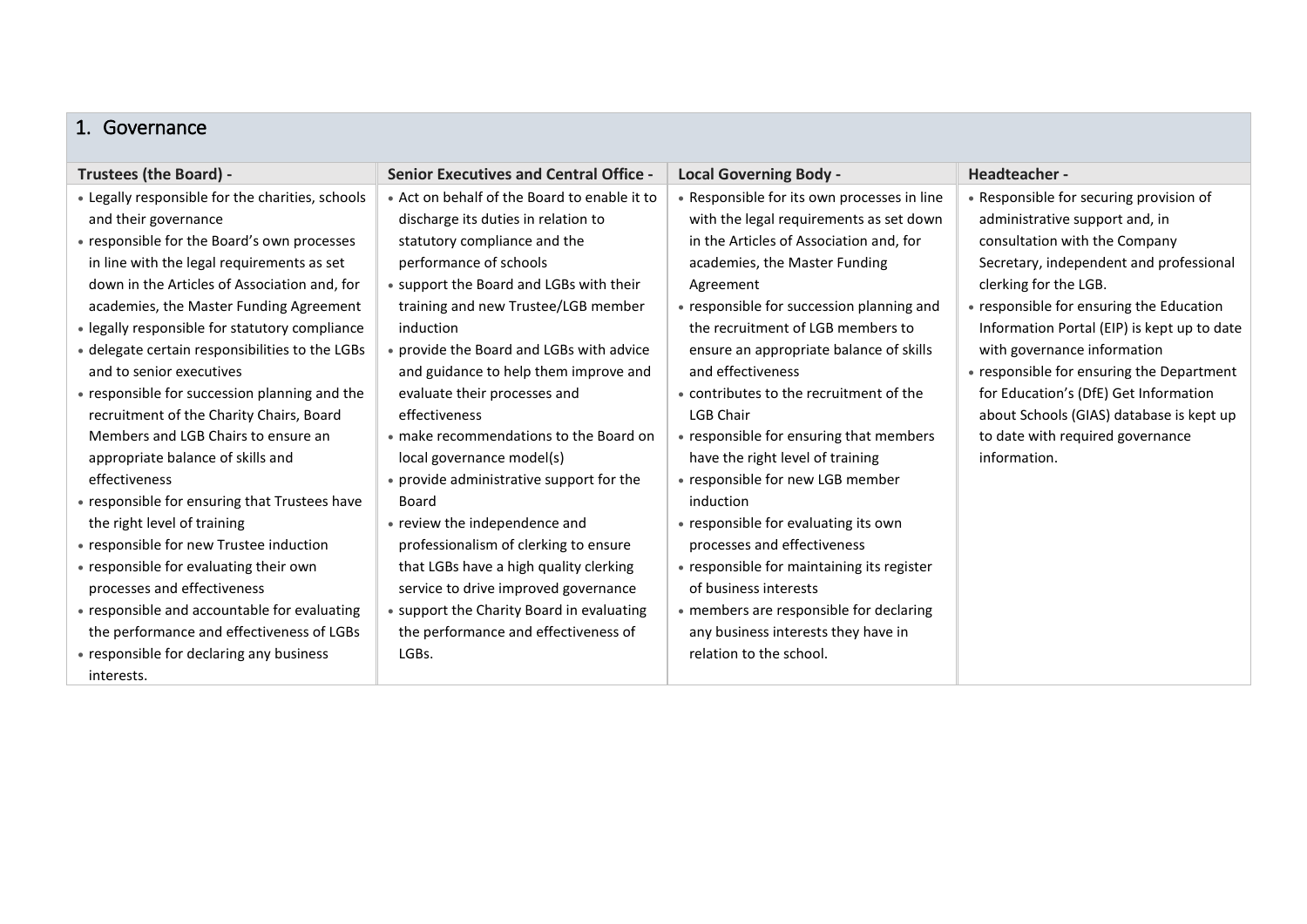### <span id="page-3-0"></span>2. Strategy

| Trustees (the Board) -                                                                                                                                                                                                                  | <b>Senior Executives and Central Office</b>                                                                                                                                                                                                                                                                                                                                                                                                                       | <b>Local Governing Body -</b>                                                                                                                                                                                                                                                                                                                              | Headteacher -                                                                                                                                                                                                                                                                                                                                           |
|-----------------------------------------------------------------------------------------------------------------------------------------------------------------------------------------------------------------------------------------|-------------------------------------------------------------------------------------------------------------------------------------------------------------------------------------------------------------------------------------------------------------------------------------------------------------------------------------------------------------------------------------------------------------------------------------------------------------------|------------------------------------------------------------------------------------------------------------------------------------------------------------------------------------------------------------------------------------------------------------------------------------------------------------------------------------------------------------|---------------------------------------------------------------------------------------------------------------------------------------------------------------------------------------------------------------------------------------------------------------------------------------------------------------------------------------------------------|
| • Review and agree the overall vision,<br>values, strategy and long term objectives<br>for United Learning.<br>• approve key performance indicators<br>against which to monitor implementation<br>of strategy and long term objectives. | • Develop and propose strategy to the<br>Board<br>• are responsible for implementing the<br>strategy approved by the Board<br>• develop and propose key performance<br>indicators (KPIs) against the strategy and<br>long term objectives<br>• monitor progress against strategic aims<br>and KPIs, taking corrective action as<br>reguired<br>• provide professional support and<br>challenge to schools in developing and<br>implementing their strategic plan. | • Responsible for overseeing the<br>implementation of the Board's strategy as<br>it applies to the school<br>• provide challenge and support for<br>developing the school's 5 year Strategic<br>Plan<br>• oversees the development and regular<br>updating of the school's annual<br>Development / Improvement Plan, based<br>on accurate self evaluation. | • Responsible for developing the school's<br>long term Strategic Plan in line with<br>United Learning expectations<br>• responsible for developing the school's<br>annual Development / Improvement<br>Plan, based on accurate self evaluation<br>• responsible for implementing the 5 Year<br>Strategic Plan and the Development<br>/Improvement Plan. |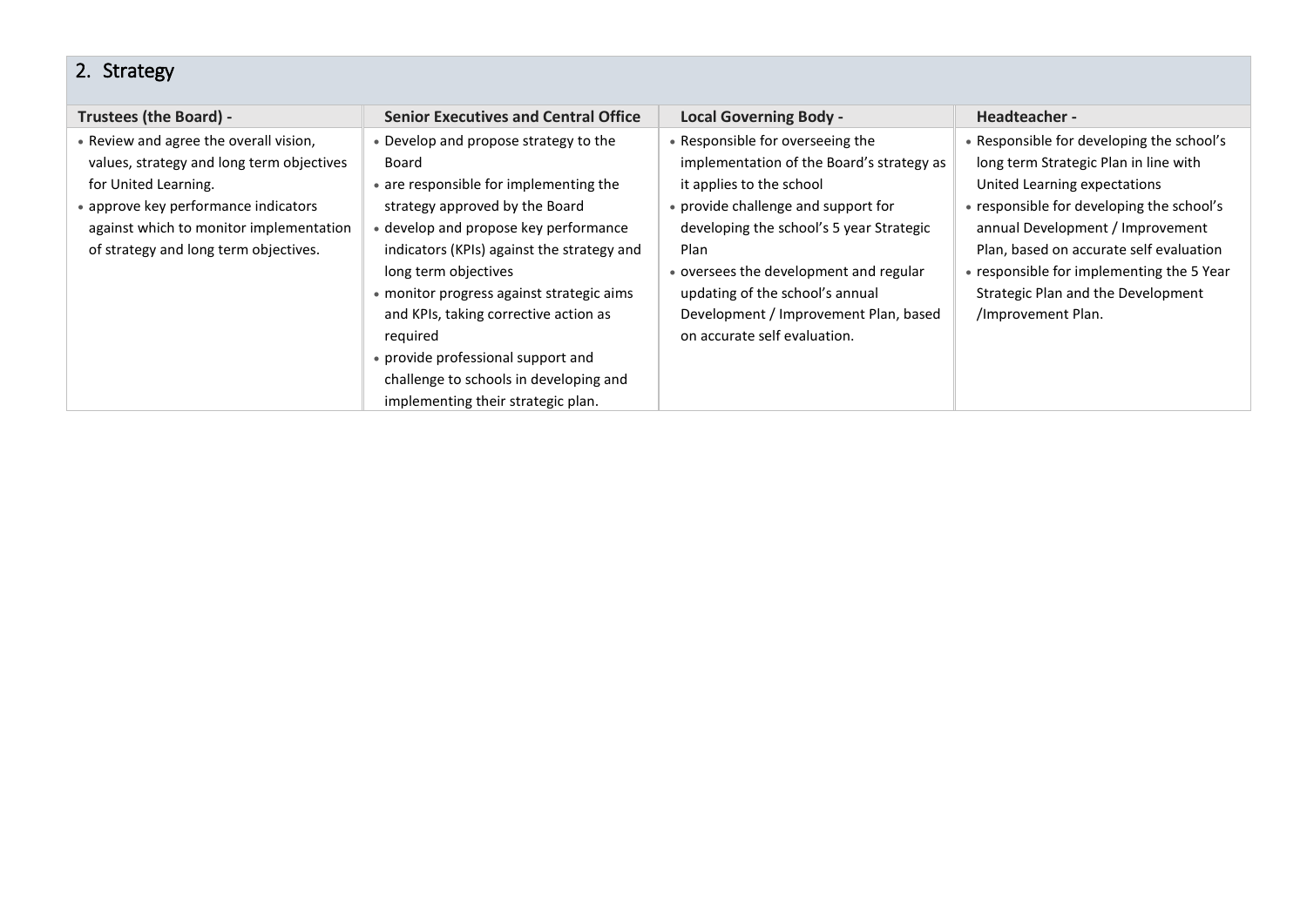## <span id="page-4-0"></span>3. School Improvement

| <b>Trustees (the Board) -</b>                                                                                                                                                                                                                                                                                                                                                                               | <b>Senior Executives and Central Office -</b>                                                                                                                                                                                                                                                                                                                                                                                                                                                                                                                                                                                                                                                                                                                                                                                                                                                                | <b>Local Governing Body -</b>                                                                                                                                                                                                                                                                                                                                                                                                                                                                                                                                                                                                                                                                                                                                                                                                                                                                                                                                                                                                                              | Headteacher -                                                                                                                                                                                                                                                                                                                                                                                                                                                                                                                                                                                                                                               |
|-------------------------------------------------------------------------------------------------------------------------------------------------------------------------------------------------------------------------------------------------------------------------------------------------------------------------------------------------------------------------------------------------------------|--------------------------------------------------------------------------------------------------------------------------------------------------------------------------------------------------------------------------------------------------------------------------------------------------------------------------------------------------------------------------------------------------------------------------------------------------------------------------------------------------------------------------------------------------------------------------------------------------------------------------------------------------------------------------------------------------------------------------------------------------------------------------------------------------------------------------------------------------------------------------------------------------------------|------------------------------------------------------------------------------------------------------------------------------------------------------------------------------------------------------------------------------------------------------------------------------------------------------------------------------------------------------------------------------------------------------------------------------------------------------------------------------------------------------------------------------------------------------------------------------------------------------------------------------------------------------------------------------------------------------------------------------------------------------------------------------------------------------------------------------------------------------------------------------------------------------------------------------------------------------------------------------------------------------------------------------------------------------------|-------------------------------------------------------------------------------------------------------------------------------------------------------------------------------------------------------------------------------------------------------------------------------------------------------------------------------------------------------------------------------------------------------------------------------------------------------------------------------------------------------------------------------------------------------------------------------------------------------------------------------------------------------------|
| • Create robust accountability, oversight<br>and assurance for educational<br>performance<br>• hold executive leaders to account for the<br>educational performance of United<br>Learning and its pupils, and the<br>performance management of staff<br>• accountable for the attainment and<br>progress of disadvantaged pupils who<br>attract the pupil premium, catch up and<br>other targeted payments. | • Provide professional support and<br>challenge to schools to help drive<br>improvement and high academic<br>standards<br>• set annual performance targets for<br>schools relating to academic<br>performance<br>• responsible for monitoring the schools'<br>performance<br>• report to Trustees on schools'<br>performance against targets<br>• responsible for monitoring the schools'<br>response to the recommendations of the<br>last inspection<br>• responsible for monitoring pupils'<br>progress and attainment<br>• responsible for monitoring progress and<br>attainment of different groups of pupils<br>(including but not limited to pupil<br>premium and others facing financial<br>disadvantage, special educational needs<br>and disability, looked after children,<br>different ethnic groups with English as an<br>Additional Language, most able pupils,<br>differing ability cohorts). | • Responsible for supporting the school in<br>its self-evaluation of significant strengths<br>and weaknesses<br>• responsible for knowing, understanding<br>and challenging the school's response to<br>the recommendations of its last<br>inspection<br>• responsible for knowing, understanding<br>and challenging pupils' overall progress<br>and attainment<br>• responsible for knowing, understanding<br>and challenging progress and attainment<br>of different groups of pupils (including<br>but not limited to pupil premium and<br>others facing financial disadvantage,<br>special educational needs and disability,<br>looked after children, different ethnic<br>groups with English as an Additional<br>Language, most able pupils, differing<br>ability cohorts).<br>• responsible for knowing, understanding<br>and challenging the provisions in place to<br>support pupils' progress and attainment<br>(and the progress and attainment of<br>specific groups), and for knowing and<br>understanding the impact of those<br>provisions. | Responsible for the accurate self-<br>$\bullet$<br>evaluation of the school, its strengths<br>and weaknesses and for implementing<br>a plan of action to improve and<br>develop based on the evaluation<br>has a detailed understanding of pupil<br>$\bullet$<br>attainment and progress (and the<br>attainment and progress of specific<br>groups), underpinned by sound<br>evidence (including at individual pupil<br>level)<br>ensures appropriate action is taken in a<br>timely, consistent and strategic way to<br>address areas of weakness and<br>improve academic performance,<br>drawing on the best available evidence<br>and monitoring impact. |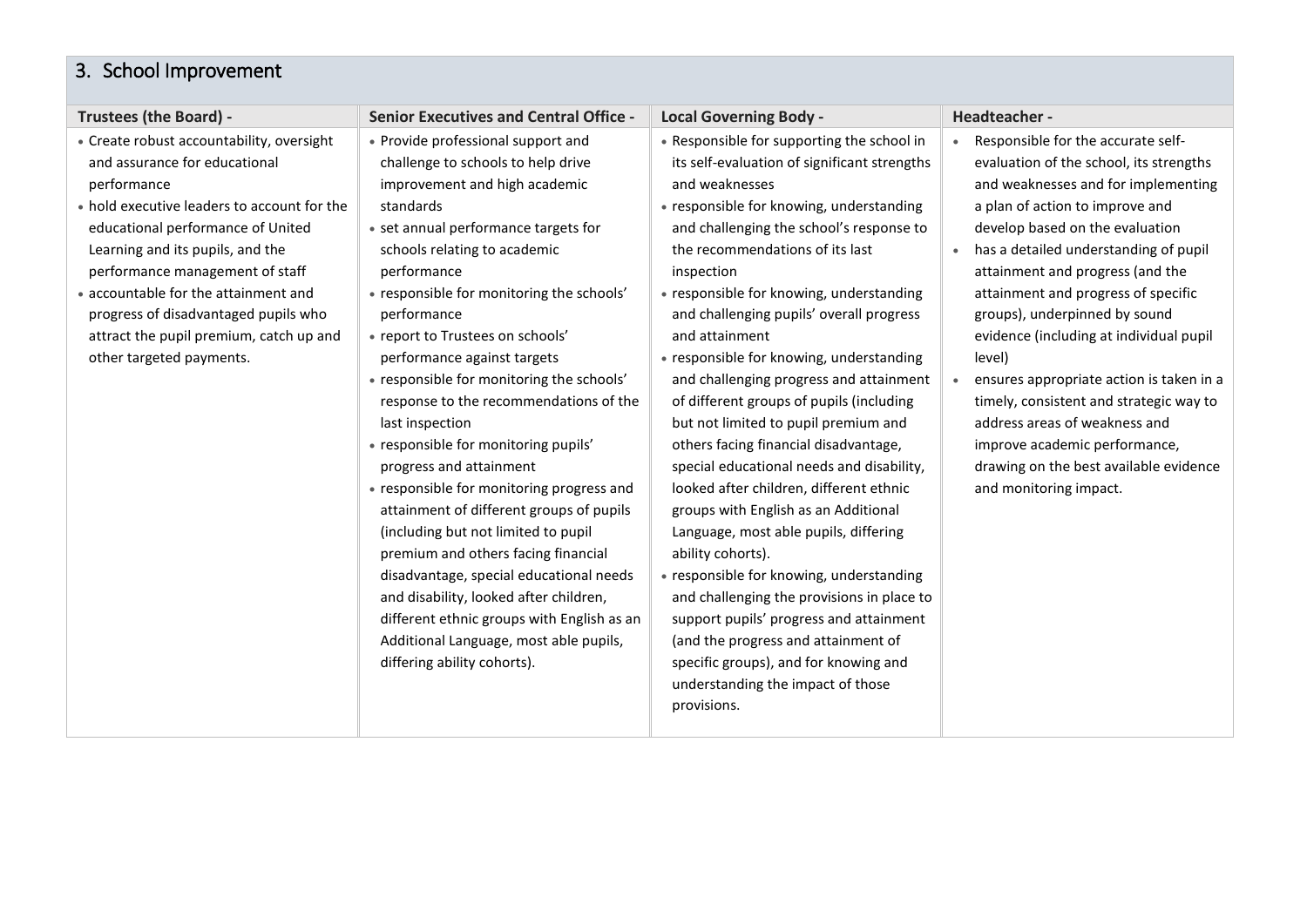## <span id="page-5-0"></span>4. Quality of Teaching

| <b>Trustees (the Board) -</b>                | <b>Senior Executives and Central Office -</b> | <b>Local Governing Body -</b>               | Headteacher -                                |
|----------------------------------------------|-----------------------------------------------|---------------------------------------------|----------------------------------------------|
| • Monitor and evaluate the quality of        | • Responsible for supporting, challenging     | • Responsible for knowing and               | • Responsible for the quality of teaching in |
| teaching within the group and ensure that    | and advising the school in its programme      | understanding the school's own              | the school                                   |
| sufficient resources are allocated to        | of improvement                                | evaluation of the quality of teaching       | • responsible for the accurate self-         |
| deliver the highest possible quality of      | • responsible for monitoring statutory        | • with the central office team, responsible | evaluation of the quality of teaching, its   |
| teaching                                     | compliance on behalf of the Board.            | for supporting and challenging the school   | strengths and weaknesses and for taking      |
| • ensure that the quality of teaching within |                                               | in its programme of improvement.            | action to improve the quality of teaching.   |
| the Group is monitored and evaluated,        |                                               |                                             |                                              |
| and that resources are being used to best    |                                               |                                             |                                              |
| effect to improve it.                        |                                               |                                             |                                              |
|                                              |                                               |                                             |                                              |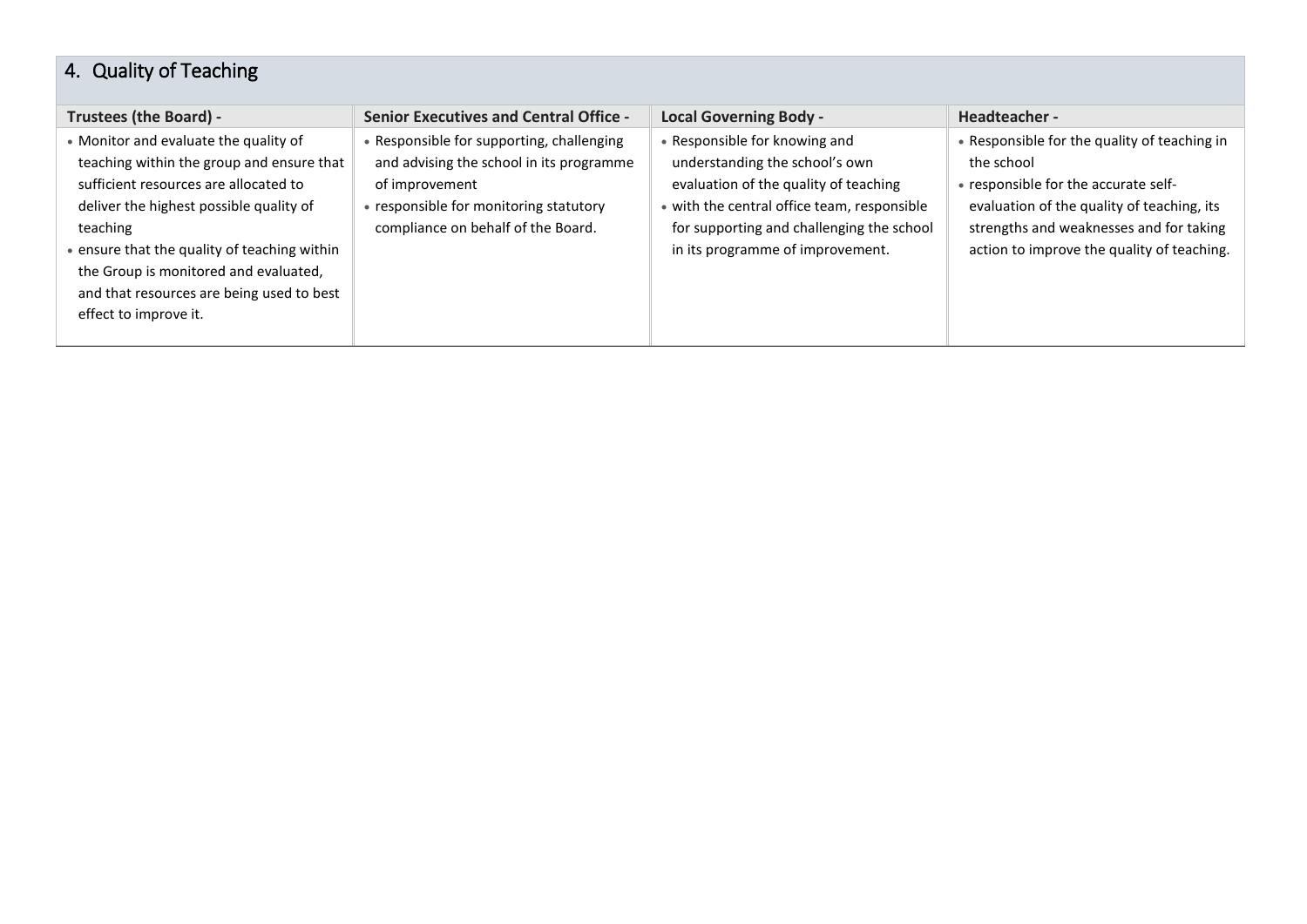#### <span id="page-6-0"></span>5. Curriculum

| Trustees (the Board) -                                                                                      | <b>Senior Executives and Central Office -</b>                                                                                                                                                                                                                                                                                                                                                                                                                                                                                                                                                                                                                                                                                                                                                   | <b>Local Governing Body -</b>                                                                                                                                                                                                                                                                                                                                                                                                                                                                                                                                                                                                                                                                                                    | Headteacher -                                                                                                                                                                                                                                                                                                                                                                                                                 |
|-------------------------------------------------------------------------------------------------------------|-------------------------------------------------------------------------------------------------------------------------------------------------------------------------------------------------------------------------------------------------------------------------------------------------------------------------------------------------------------------------------------------------------------------------------------------------------------------------------------------------------------------------------------------------------------------------------------------------------------------------------------------------------------------------------------------------------------------------------------------------------------------------------------------------|----------------------------------------------------------------------------------------------------------------------------------------------------------------------------------------------------------------------------------------------------------------------------------------------------------------------------------------------------------------------------------------------------------------------------------------------------------------------------------------------------------------------------------------------------------------------------------------------------------------------------------------------------------------------------------------------------------------------------------|-------------------------------------------------------------------------------------------------------------------------------------------------------------------------------------------------------------------------------------------------------------------------------------------------------------------------------------------------------------------------------------------------------------------------------|
| • Responsible for oversight of the<br>curriculum as part of the overall strategy<br>for school improvement. | • Propose and develop curriculum that<br>delivers the strategy<br>• provide curriculum guidance for all<br>schools (KS1-KS3)<br>• provide guidance, as appropriate, relating<br>to qualifications (KS4 and KS5) in line<br>with the overall school improvement<br>strategy and curriculum guidance<br>• monitor the implementation of the<br>curriculum across United Learning<br>• (with the LGB) support, challenge and<br>advise the school in the development and<br>implementation of its curriculum policy<br>and, where appropriate, qualifications<br>policy<br>• (with the LGB) support, challenge and<br>advise the school in the development and<br>implementation of its co-curricular<br>provision<br>• responsible for monitoring statutory<br>compliance on behalf of the Board. | • Responsible for agreeing the principles<br>on which the school's curriculum policy<br>(KS1-KS3) and, where appropriate,<br>qualifications policy (KS4 and KS5) are<br>based in line with guidance<br>• responsible for knowing and<br>understanding the school's own<br>evaluation of the quality of its curricular<br>and co-curricular provision<br>• (with the Executive/Central Office)<br>support, challenge and advise the school<br>in the development and implementation<br>of its curriculum policy and, where<br>appropriate, qualifications policy<br>• (with the Executive/Central Office)<br>support, challenge and advise the school<br>in the development and implementation<br>of its co-curricular provision. | • Responsible for the development and<br>implementation of the school's<br>curriculum policy (KS1-KS3) and, where<br>appropriate, qualifications policy (KS4<br>and KS5) in line with guidance<br>• responsible for the development and<br>implementation of the school's co-<br>curricular provision<br>• responsible for monitoring and<br>evaluating the impact of the school's<br>curricular and co-curricular provision. |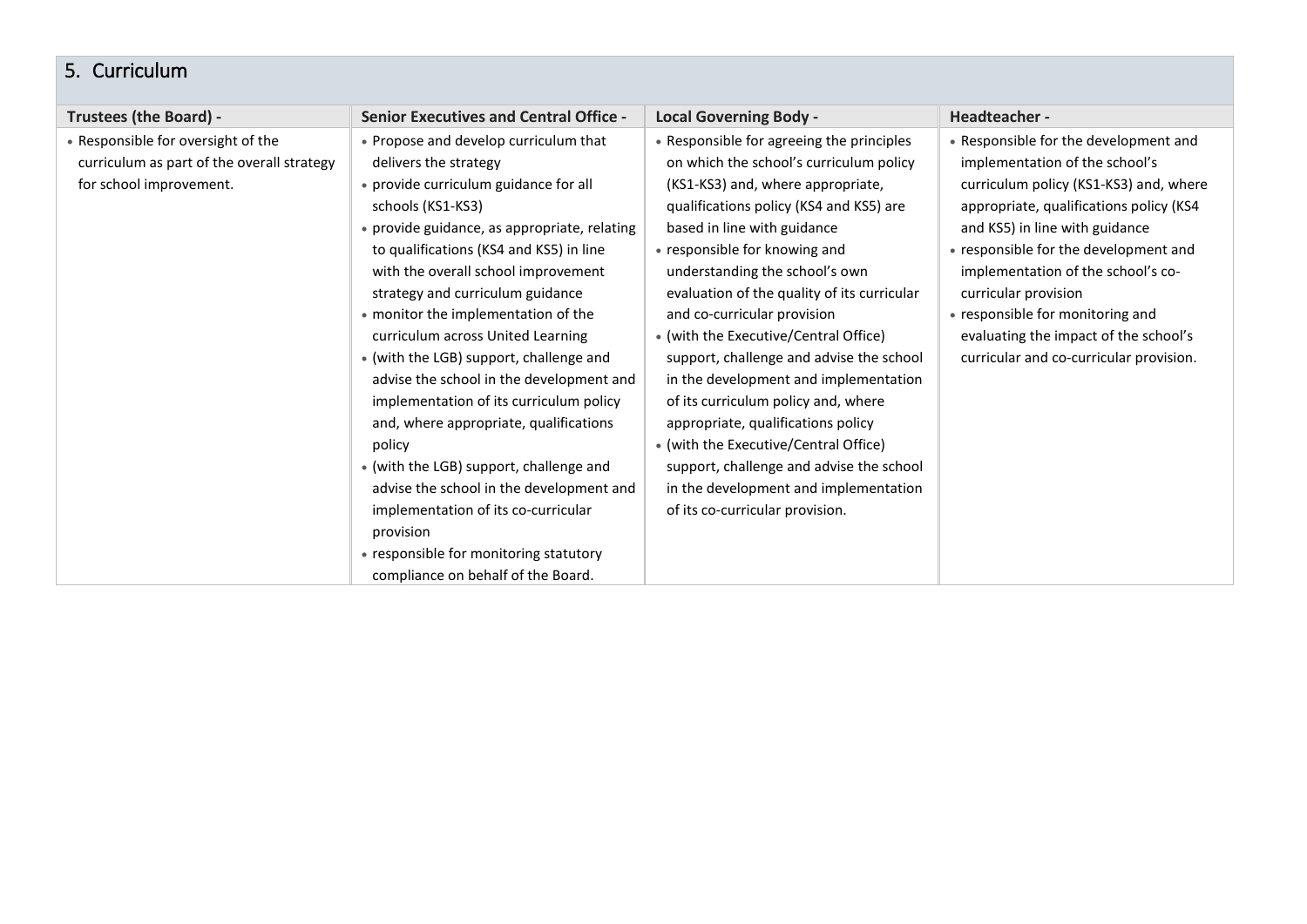#### <span id="page-7-0"></span>6. Finance

| <b>Trustees (the Board) -</b>                                                                                                                                                                                                                                                                                                                                                                                                                                                                                                                                                                                                                                       | <b>Senior Executives and Central Office -</b>                                                                                                                                                                                                                                                                                                                                                                                                                                                                                                                                                                                                                                      | <b>Local Governing Body -</b>                                                                                                                                                                                                                                                                                                                                                                                                                                                                                                                                                                                                                           | Headteacher -                                                                                                                                                                                                                                                                                                                                                                                                                                                                                                                                                                                         |
|---------------------------------------------------------------------------------------------------------------------------------------------------------------------------------------------------------------------------------------------------------------------------------------------------------------------------------------------------------------------------------------------------------------------------------------------------------------------------------------------------------------------------------------------------------------------------------------------------------------------------------------------------------------------|------------------------------------------------------------------------------------------------------------------------------------------------------------------------------------------------------------------------------------------------------------------------------------------------------------------------------------------------------------------------------------------------------------------------------------------------------------------------------------------------------------------------------------------------------------------------------------------------------------------------------------------------------------------------------------|---------------------------------------------------------------------------------------------------------------------------------------------------------------------------------------------------------------------------------------------------------------------------------------------------------------------------------------------------------------------------------------------------------------------------------------------------------------------------------------------------------------------------------------------------------------------------------------------------------------------------------------------------------|-------------------------------------------------------------------------------------------------------------------------------------------------------------------------------------------------------------------------------------------------------------------------------------------------------------------------------------------------------------------------------------------------------------------------------------------------------------------------------------------------------------------------------------------------------------------------------------------------------|
| • Legally responsible for the charities'<br>assets and accounts and for statutory<br>compliance<br>· maintain robust financial oversight in<br>accordance with the Education and Skills<br>Funding Agency (ESFA) Academies<br>financial handbook<br>• review and support a rolling 5 year<br>strategic vision for the finances of the<br>group, the individual charities and the<br>schools in accordance with the strategy<br>• set the financial parameters for the<br>schools' budgets and 5 year forecasts and<br>approve the consolidated position for<br>each charity<br>• develop and monitor the strategic plan<br>for capital expenditure, considering all | • Responsible for compliance with the<br><b>ESFA Academies financial handbook</b><br>• develop a rolling 5 year financial plan in<br>accordance with the strategic vison<br>• act on behalf of the Board to discharge<br>the duties in relation to statutory<br>compliance and financial performance of<br>the schools<br>• provide accounting, financial planning,<br>treasury and financial systems services<br>for schools<br>• work closely with the Headteacher and<br>school in the preparation of the budget<br>and 5 year forecast, setting national<br>assumptions and reviewing and<br>challenging locally set assumptions<br>• prepare the consolidated charity budgets | • Provides challenge and support to the<br>Headteacher in preparing draft budget<br>submissions to central office within the<br>budget timetable and meeting Group<br>financial requirements<br>• receives summary management accounts<br>monthly from central office to ensure the<br>LGB is fully aware of the school's financial<br>performance<br>• challenges and supports the school<br>where there are variances to budget and<br>the 5 year forecast in order to achieve<br>budget overall<br>• advises the Headteacher on priorities for<br>the strategic plan based on budget<br>assumptions<br>• contributes views in relation to priorities | • Works closely with the LGB and central<br>office executives in the preparation of<br>the budget and 5 year forecast for<br>approval by the Board in line with Group<br>financial requirements<br>• responsible for controlling costs and<br>ensuring budget commitments are met<br>• responsible, with the LGB, for developing<br>capital expenditure priorities for<br>submission in line with the school's 5<br>year strategic plan<br>• ensures compliance with all Group<br>financial policies and procedures<br>• cooperates with auditors and implements<br>their reasonable recommendations. |
| schools' 5 Year Plans.<br>• consider management accounts six times<br>a year (Chair to consider on a monthly<br>basis)<br>• ensure an appropriate, reasonable and                                                                                                                                                                                                                                                                                                                                                                                                                                                                                                   | for approval by the Board<br>• monitor the schools' financial<br>performance and challenges where there<br>are variances to budget and the 5 year<br>forecast                                                                                                                                                                                                                                                                                                                                                                                                                                                                                                                      | within the final budget and 5 year<br>forecast<br>• (with the Headteacher), responsible for<br>recommending capital expenditure<br>priorities                                                                                                                                                                                                                                                                                                                                                                                                                                                                                                           |                                                                                                                                                                                                                                                                                                                                                                                                                                                                                                                                                                                                       |
| timely response to any findings given by<br>auditors, taking the opportunity to<br>strengthen the systems of financial<br>management and control.                                                                                                                                                                                                                                                                                                                                                                                                                                                                                                                   | • cooperate with auditors and implement<br>their reasonable recommendations.                                                                                                                                                                                                                                                                                                                                                                                                                                                                                                                                                                                                       | • responsible, in consultation with senior<br>executives and the Headteacher, for<br>developing a fees strategy (independent<br>schools only).                                                                                                                                                                                                                                                                                                                                                                                                                                                                                                          |                                                                                                                                                                                                                                                                                                                                                                                                                                                                                                                                                                                                       |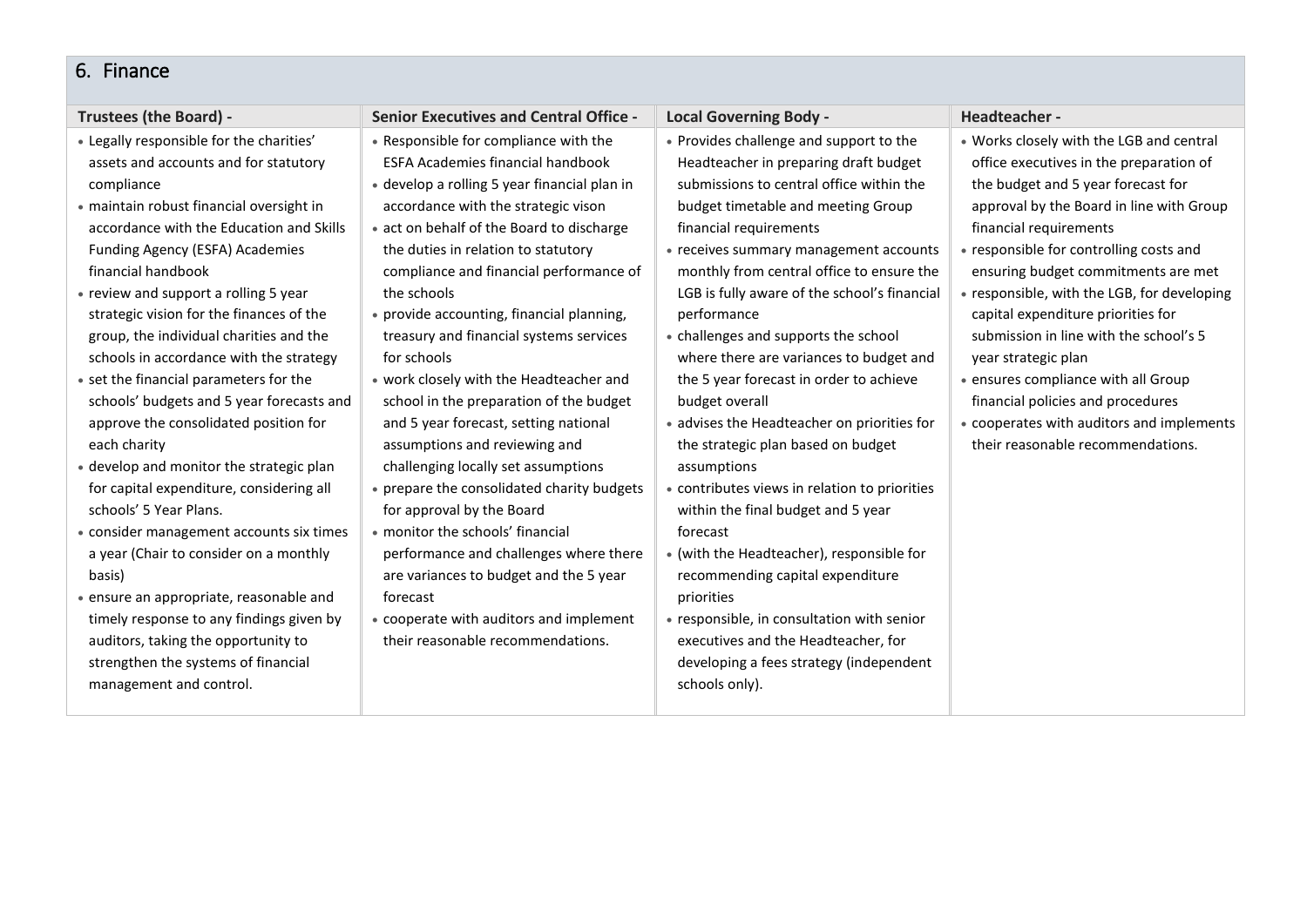#### <span id="page-8-0"></span>7. Recruitment of staff

| Trustees (the Board) -                                                                                                                                                                                                            | <b>Senior Executives and Central Office -</b>                                                                                                                                                                                                                                                                                                                                                                                                                                                                                                                                                                                                                                                                                                                                                                                                                                                    | <b>Local Governing Body -</b>                                                                                                                                                                                                                                                                                                                                                                                                                                                                                                                                                                                                                                                                                                                                                                                                                                 | Headteacher -                                                                                                                                                                                                                                                                                                                                                                                                                                                                              |
|-----------------------------------------------------------------------------------------------------------------------------------------------------------------------------------------------------------------------------------|--------------------------------------------------------------------------------------------------------------------------------------------------------------------------------------------------------------------------------------------------------------------------------------------------------------------------------------------------------------------------------------------------------------------------------------------------------------------------------------------------------------------------------------------------------------------------------------------------------------------------------------------------------------------------------------------------------------------------------------------------------------------------------------------------------------------------------------------------------------------------------------------------|---------------------------------------------------------------------------------------------------------------------------------------------------------------------------------------------------------------------------------------------------------------------------------------------------------------------------------------------------------------------------------------------------------------------------------------------------------------------------------------------------------------------------------------------------------------------------------------------------------------------------------------------------------------------------------------------------------------------------------------------------------------------------------------------------------------------------------------------------------------|--------------------------------------------------------------------------------------------------------------------------------------------------------------------------------------------------------------------------------------------------------------------------------------------------------------------------------------------------------------------------------------------------------------------------------------------------------------------------------------------|
| • Responsible for the recruitment and<br>appointment of the Chief Executive<br>• subject to availability and at the<br>invitation of the relevant Executive,<br>contribute to the recruitment and<br>appointment of Headteachers. | • provide the Board and schools with<br>professional HR support and advice<br>relating to the recruitment of staff<br>• responsible for the recruitment and<br>appointment of Headteachers<br>• responsible for recruitment to Central<br>Office positions<br>• responsible for monitoring the Central<br>Office Single Central Record(SCR) and<br>statutory compliance with safer<br>recruitment on behalf of the Board<br>• support the Headteacher by joining<br>appointment panels or otherwise<br>contributing to the appointment process<br>of senior leadership team members as<br>invited (or, in the case of Regional<br><b>Directors and Executive Business</b><br>Managers, involved without the need of<br>invitation)<br>• provide LGBs and schools with relevant<br>data regarding staff recruitment and<br>retention, including Group and national<br>benchmarks where available. | • Contributes to the appointment of the<br>Headteacher in close consultation with<br>the Executive<br>• supports the Headteacher by joining<br>appointment panels for senior leadership<br>posts (and for posts below Deputy<br>Headteacher and Vice Principal when<br>invited to do so) or otherwise<br>contributing to the appointment process<br>• using key performance data provided by<br>the school and Central Office, stays fully<br>aware of the school's activity in terms of<br>its staff, staffing structures and more<br>general HR data, and can support and<br>challenge appropriately<br>• responsible for knowing and<br>understanding the training requirements<br>for safer recruitment including LGB<br>members' training if taking part in<br>recruitment processes.<br>• supports the Headteacher with any staff<br>restructure plans. | • Responsible for the recruitment and<br>appointment of school staff other than<br>the Headteacher<br>• responsible for communicating senior<br>staff appointments to the LGB<br>• reports key performance on recruitment<br>and more general HR to Central Office<br>and the LGB<br>• responsible for the accuracy of the<br>school's Single Central Record and<br>statutory compliance with safer<br>recruitment requirements.<br>• consults with the LGB on staff restructure<br>plans. |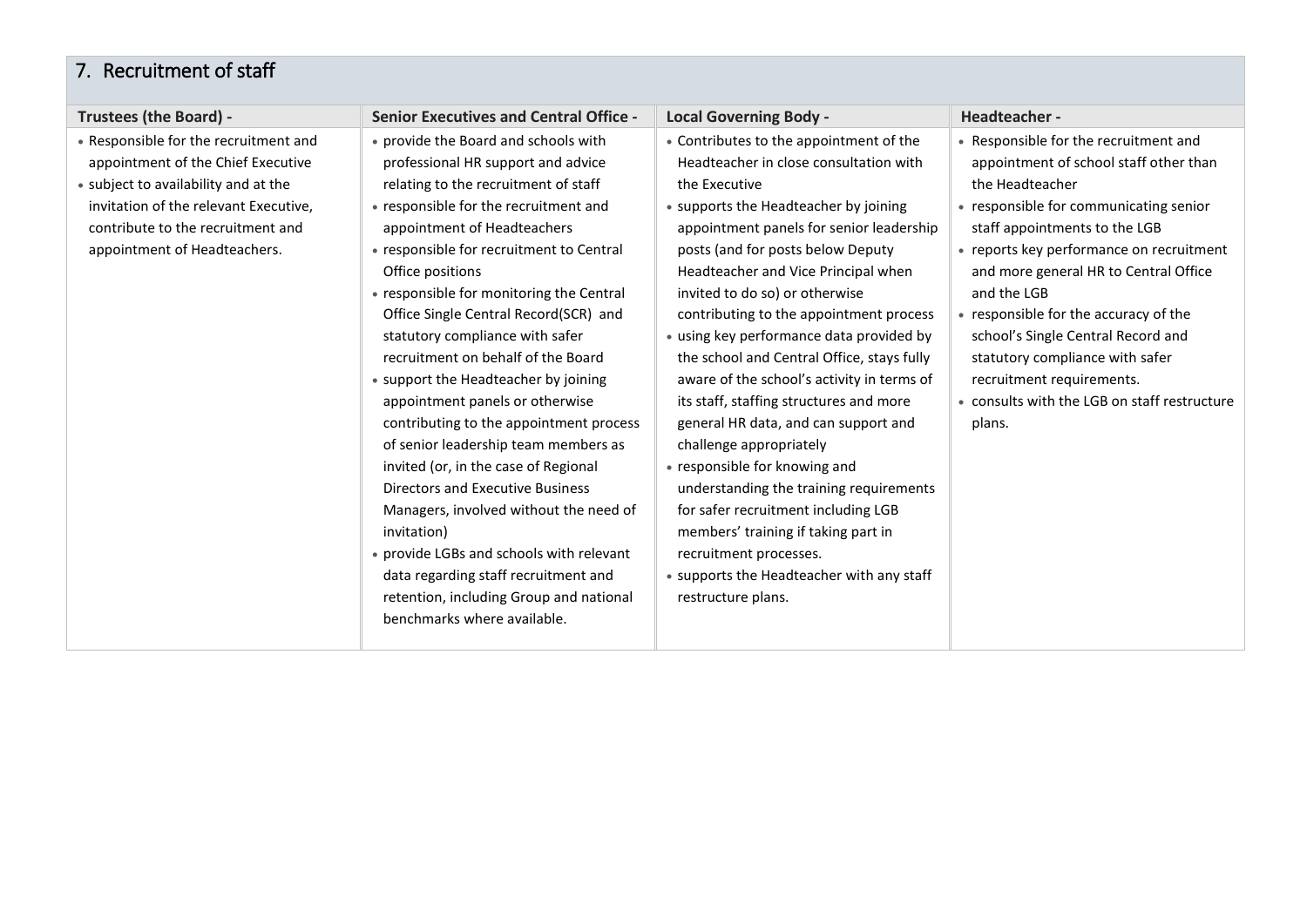# <span id="page-9-0"></span>8. Staff professional development

| Trustees (the Board) -                                                                                                                                                                                                                       | <b>Senior Executives and Central Office -</b>                                                                                                                                                                                                                                                                                                                                                                                                                                                                              | <b>Local Governing Body -</b>                                                                                                                       | Headteacher -                                                                                                                                                                                                                                                                                                                                                                                                                                                                                                                                           |
|----------------------------------------------------------------------------------------------------------------------------------------------------------------------------------------------------------------------------------------------|----------------------------------------------------------------------------------------------------------------------------------------------------------------------------------------------------------------------------------------------------------------------------------------------------------------------------------------------------------------------------------------------------------------------------------------------------------------------------------------------------------------------------|-----------------------------------------------------------------------------------------------------------------------------------------------------|---------------------------------------------------------------------------------------------------------------------------------------------------------------------------------------------------------------------------------------------------------------------------------------------------------------------------------------------------------------------------------------------------------------------------------------------------------------------------------------------------------------------------------------------------------|
| • Ensure that staff development is given<br>appropriate attention and resource by<br>the Executive<br>• through monitoring performance of the<br>organisation, challenge and support the<br>executive to develop the capability of<br>staff. | • Ensure that the organisation provides<br>appropriate professional development<br>opportunities for all staff<br>• provide support for professional<br>development, training, induction, talent<br>development and succession planning<br>across United Learning<br>• lead strategic vision and the overall staff<br>development strategy<br>• develop and implement the people<br>strategy, including delivery (directly or<br>via commissioned support) of<br>professional development programmes<br>where appropriate. | • monitors effectiveness of professional<br>development, talent management and<br>succession planning and supports and<br>challenges appropriately. | • develops and implements the school's<br>continuing professional development<br>(CPD) strategy, including delivery of CPD<br>aligned with the school's improvement<br>plan targeted to different groups of staff<br>• reports on CPD and its impact to LGB and<br>Central Office<br>• maintains a structured approach to<br>talent management and succession<br>planning at school level<br>• ensures staff are able to benefit from<br>appropriate Groupwide professional<br>development opportunities, in line with<br>talent management objectives. |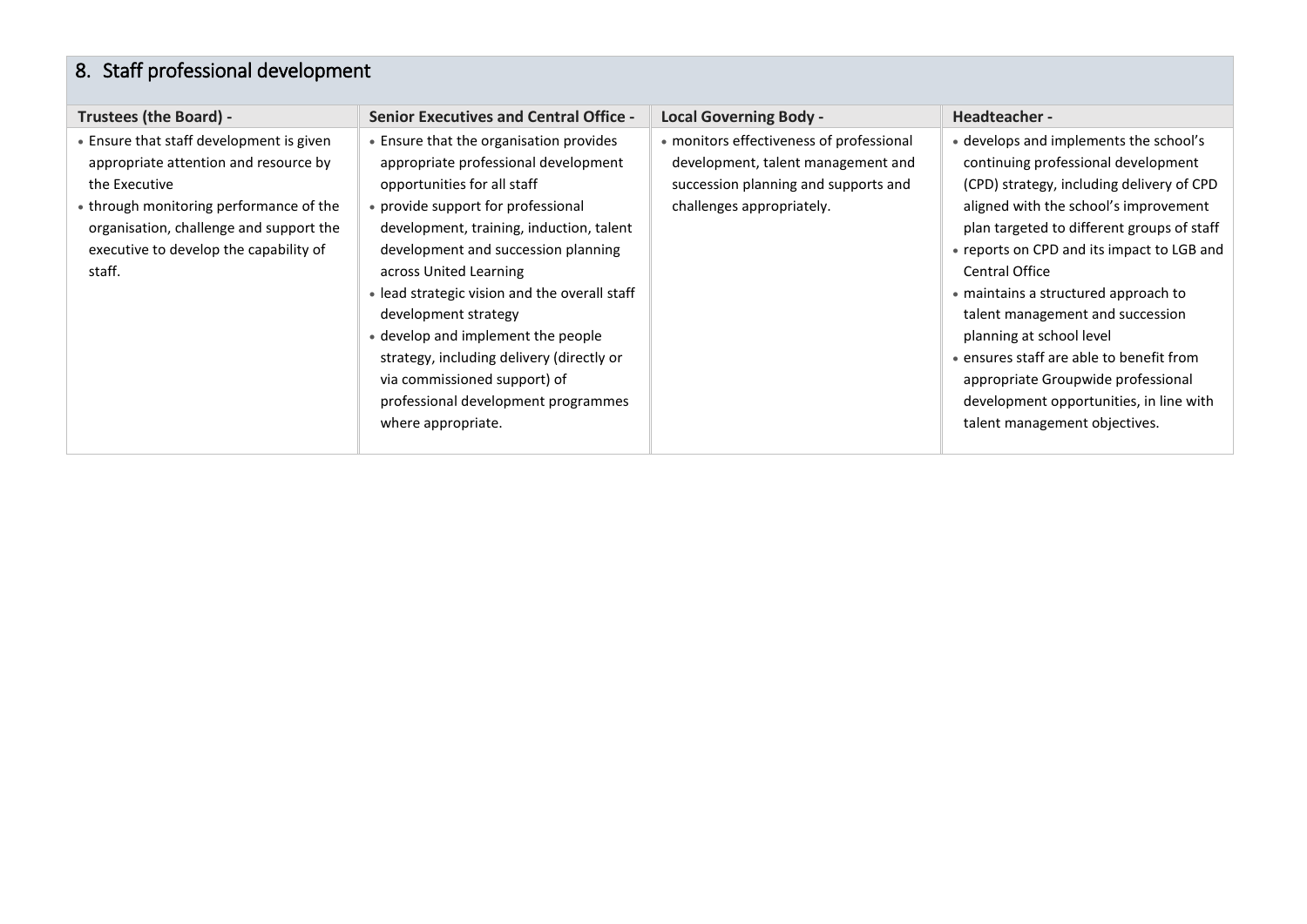## <span id="page-10-0"></span>9. Performance management

| <b>Trustees (the Board) -</b>                                                                                                                                             | <b>Senior Executives and Central Office -</b>                                                                                                                                                                                                                                                                                                                                                                                                                                              | <b>Local Governing Body -</b>                                                                                                                                                                                                                                                                                                         | Headteacher -                                                                                                                                                                                                                                                                                                                                                                 |
|---------------------------------------------------------------------------------------------------------------------------------------------------------------------------|--------------------------------------------------------------------------------------------------------------------------------------------------------------------------------------------------------------------------------------------------------------------------------------------------------------------------------------------------------------------------------------------------------------------------------------------------------------------------------------------|---------------------------------------------------------------------------------------------------------------------------------------------------------------------------------------------------------------------------------------------------------------------------------------------------------------------------------------|-------------------------------------------------------------------------------------------------------------------------------------------------------------------------------------------------------------------------------------------------------------------------------------------------------------------------------------------------------------------------------|
| • Responsible for approving overall<br>policies for performance management<br>and pay<br>• directly responsible for the performance<br>management of the Chief Executive. | • Develop overall policies for performance<br>management and pay<br>• directly responsible and accountable for<br>the performance management of<br>Headteachers and all Central Office staff<br>(although Executive Headteachers may<br>take responsibility for the performance<br>management of some Headteachers)<br>• provide professional support for<br>performance management across all<br>schools<br>• monitor performance management<br>across all schools through data tracking. | • Supports the Headteacher in monitoring<br>the performance management of staff<br>• contributes to pay and bonus review<br>processes as a member of the pay<br>moderation panel<br>• contributes to performance<br>management of the Headteacher<br>• hears appeals as part of the grievance,<br>capability or disciplinary process. | • Implements United Learning<br>performance management policies for<br>staff in school<br>• implements United Learning pay policies<br>for staff in school<br>• provides reports on performance<br>management to the LGB<br>• ensures that approaches to pay and<br>performance management are<br>conducted in a manner that adheres to<br>equality legislation requirements. |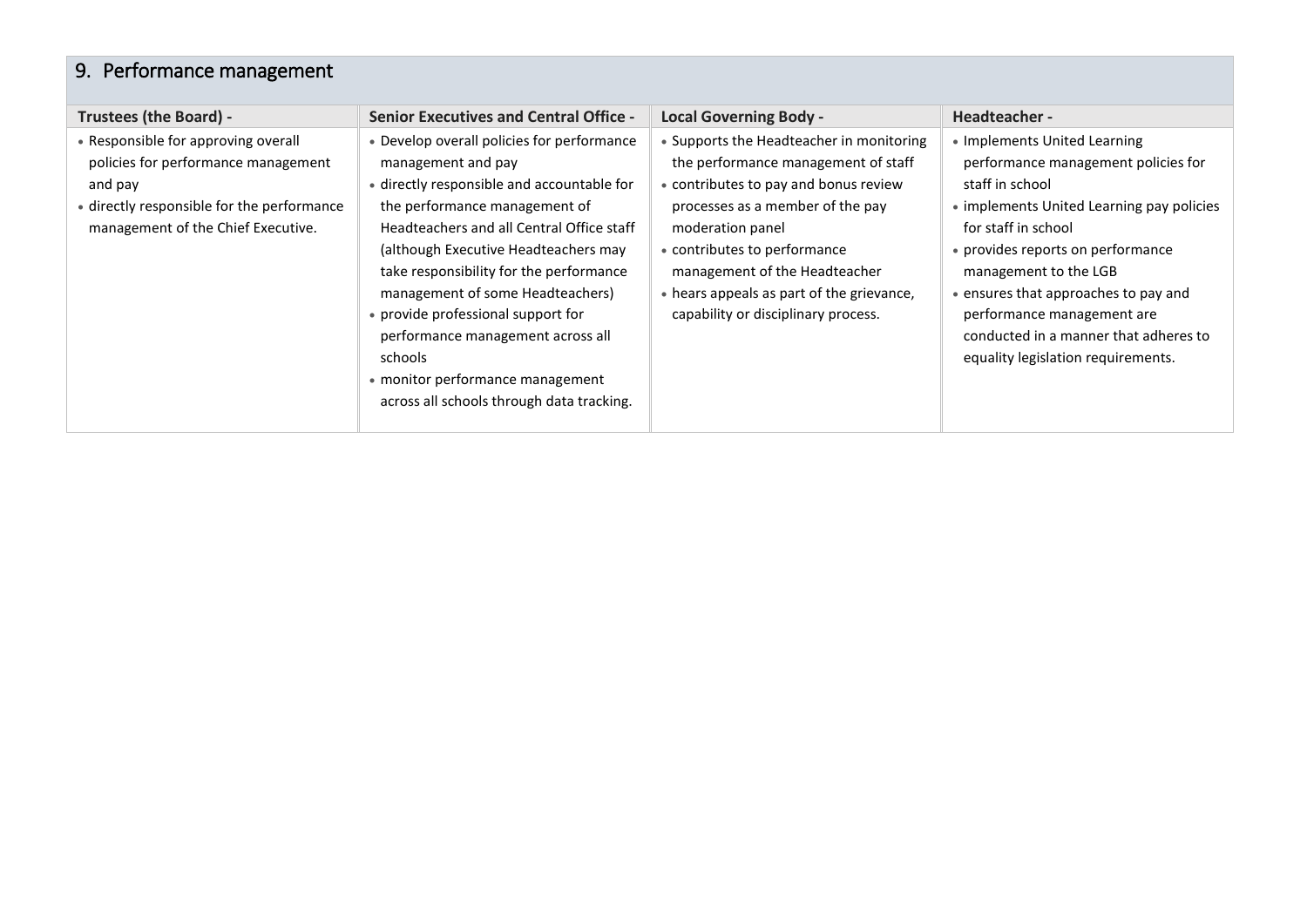## <span id="page-11-0"></span>10.Inspection

| Trustees (the Board) -                   | <b>Senior Executives and Central Office -</b> | <b>Local Governing Body -</b>             | Headteacher -                                |
|------------------------------------------|-----------------------------------------------|-------------------------------------------|----------------------------------------------|
| • Receive inspection reports and lessons | • Provide support to the school prior to,     | • Understands the requirements of the     | • Responsible for ensuring all staff and the |
| learned as appropriate                   | during and after inspections.                 | inspection process and supports the       | LGB fully understand requirements of the     |
| • receive reports regarding proposed     |                                               | Headteacher                               | inspection process.                          |
| actions to address key issue where a     |                                               | • responsible for engaging fully with the |                                              |
| school is found to be inadequate or      |                                               | inspection process                        |                                              |
| requiring improvements.                  |                                               | • communicates the outcomes of the        |                                              |
|                                          |                                               | inspection process to parents, carers and |                                              |
|                                          |                                               | guardians in line with statutory          |                                              |
|                                          |                                               | requirements.                             |                                              |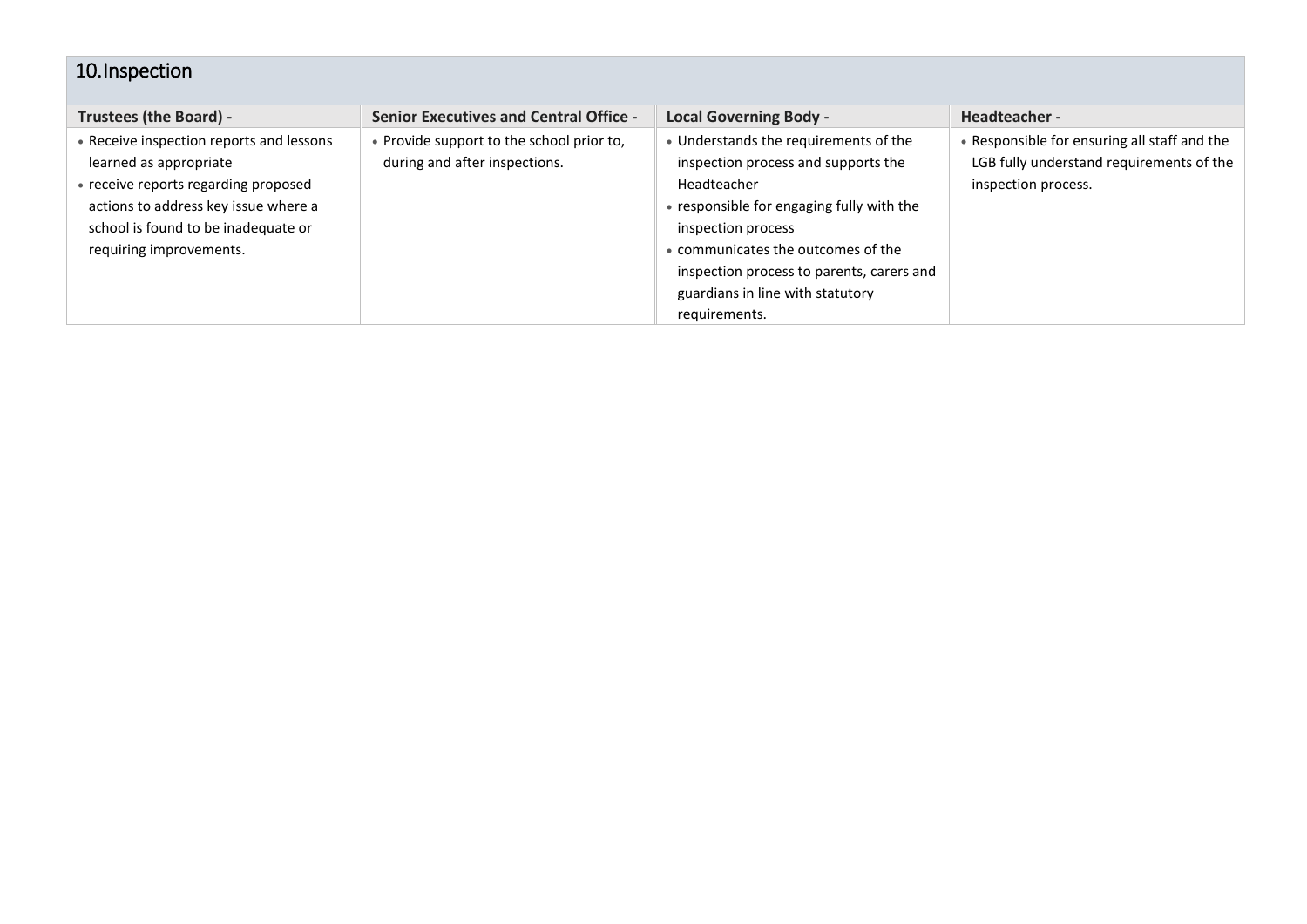<span id="page-12-0"></span>

| 11. Early years foundation stage (EYFS) (as applicable)                                                                                                                                           |                                                                                                                                                                                                         |                                                                                                                                                                      |                                                                                                           |  |
|---------------------------------------------------------------------------------------------------------------------------------------------------------------------------------------------------|---------------------------------------------------------------------------------------------------------------------------------------------------------------------------------------------------------|----------------------------------------------------------------------------------------------------------------------------------------------------------------------|-----------------------------------------------------------------------------------------------------------|--|
| <b>Trustees (the Board) -</b>                                                                                                                                                                     | <b>Senior Executives and Central Office -</b>                                                                                                                                                           | <b>Local Governing Body -</b>                                                                                                                                        | Headteacher -                                                                                             |  |
| • Receive annual reports on compliance,<br>standards and proposed actions to<br>address issues<br>• review data on EYFS performance across<br>all United Learning schools with EYFS<br>provision. | • Responsible for monitoring statutory<br>compliance with respect to EYFS.<br>• review data on EYFS performance<br>• provide advice, guidance, support and<br>challenge with respect to EYFS provision. | • Appoints an LGB member to have specific<br>responsibility for EYFS<br>• responsible for monitoring the school's<br>evaluation of the quality of EYFS<br>provision. | • Responsible for quality of provision of<br>EYFS, and for implementing actions to<br>address weaknesses. |  |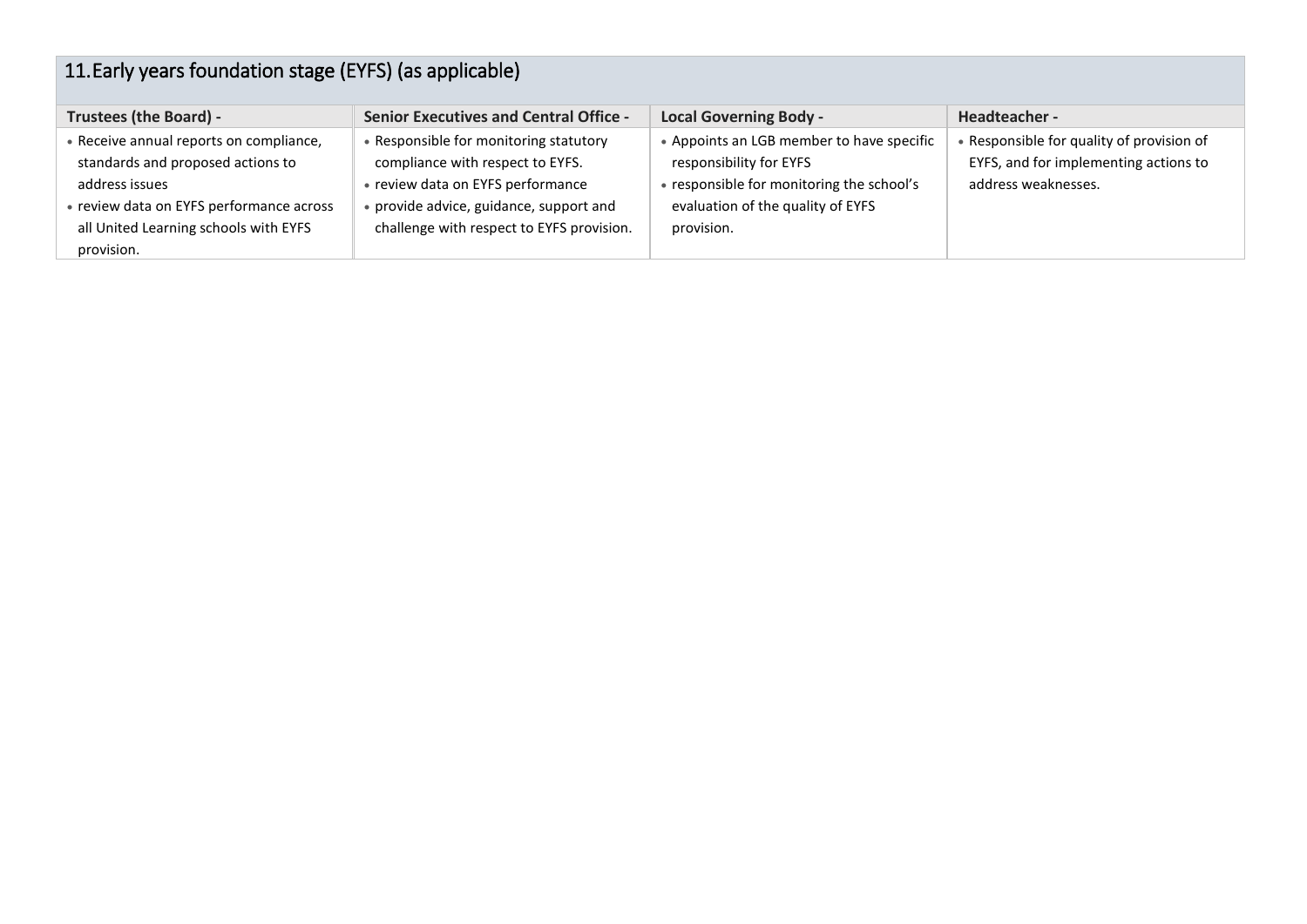<span id="page-13-0"></span>

| 12. Boarding (as applicable)                                                                    |                                                                                                        |                                                                                                                                                                              |                                                                                                                   |
|-------------------------------------------------------------------------------------------------|--------------------------------------------------------------------------------------------------------|------------------------------------------------------------------------------------------------------------------------------------------------------------------------------|-------------------------------------------------------------------------------------------------------------------|
| Trustees (the Board) -                                                                          | <b>Senior Executives and Central Office -</b>                                                          | <b>Local Governing Body -</b>                                                                                                                                                | Headteacher -                                                                                                     |
| • Receive annual reports on compliance,<br>standards and proposed actions to<br>address issues. | Responsible for monitoring statutory<br>compliance with respect to boarding on<br>behalf of the Board. | • Appoints an LGB member to have specific<br>responsibility for boarding<br>• responsible for monitoring the school's<br>evaluation of the quality of boarding<br>provision. | • responsible for the quality of provision of<br>boarding, and for implementing actions to<br>address weaknesses. |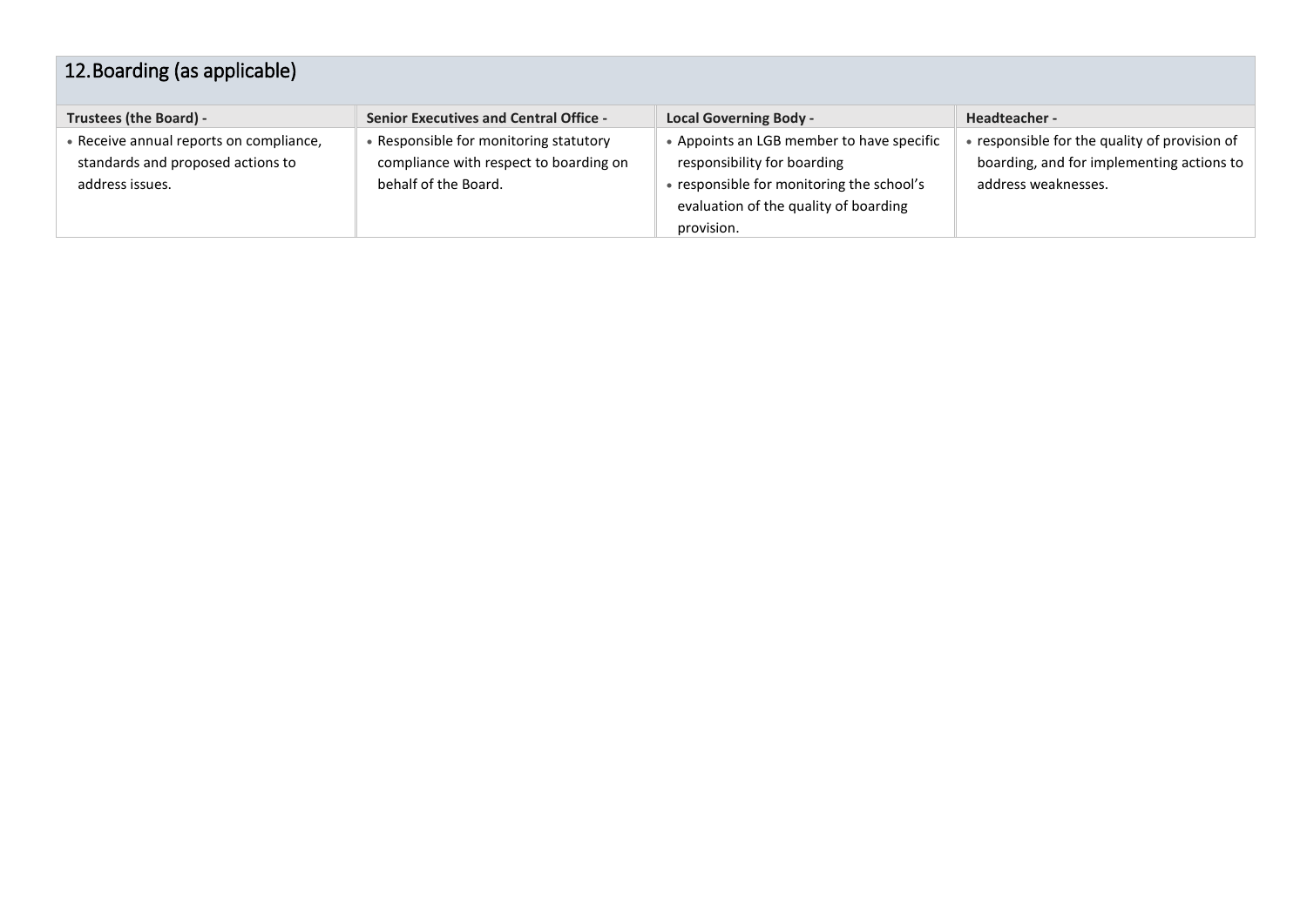#### <span id="page-14-0"></span>13.Communication

| Trustees (the Board) -                     | <b>Senior Executives and Central Office -</b> | <b>Local Governing Body -</b>                | Headteacher-                                 |
|--------------------------------------------|-----------------------------------------------|----------------------------------------------|----------------------------------------------|
| • Communicate a clear vision, strategy and | • Ensure good communication between           | • LGB Chair (with Headteacher) responsible   | • (With LGB Chair) responsible for ensuring  |
| long term objectives for United Learning.  | the Board, LGB Chairs Headteachers and        | for ensuring LGB members have all the        | LGB members have all the information         |
|                                            | other staff                                   | information they require to be well          | they require to be well informed about       |
|                                            | • ensure that staff understand relevant       | informed about both the school and           | both the school and United Learning          |
|                                            | organisational priorities                     | United Learning                              | • (with LGB Chair) responsible for ensuring  |
|                                            | • ensure that schools are communicating       | • LGB Chair (with Headteacher) responsible   | the views of the LGB are well                |
|                                            | appropriately with their communities.         | for ensuring the views of the LGB are well   | communicated to Trustees and Central         |
|                                            |                                               | communicated to Trustees and Central         | Office                                       |
|                                            |                                               | Office.                                      | • ensures that organisational priorities are |
|                                            |                                               | • responsible for submitting agendas /       | understood by staff, parents and pupils      |
|                                            |                                               | papers / minutes for LGB meetings to the     | as appropriate.                              |
|                                            |                                               | appropriate Education Director or            |                                              |
|                                            |                                               | Regional Director and the Company            |                                              |
|                                            |                                               | Secretary                                    |                                              |
|                                            |                                               | • responsible for ensuring the activities of |                                              |
|                                            |                                               | the LGB are communicated clearly to the      |                                              |
|                                            |                                               | school community                             |                                              |
|                                            |                                               | • monitors communication with staff,         |                                              |
|                                            |                                               | parents and community to ensure that         |                                              |
|                                            |                                               | priorities are well understood and issues    |                                              |
|                                            |                                               | of concern addressed.                        |                                              |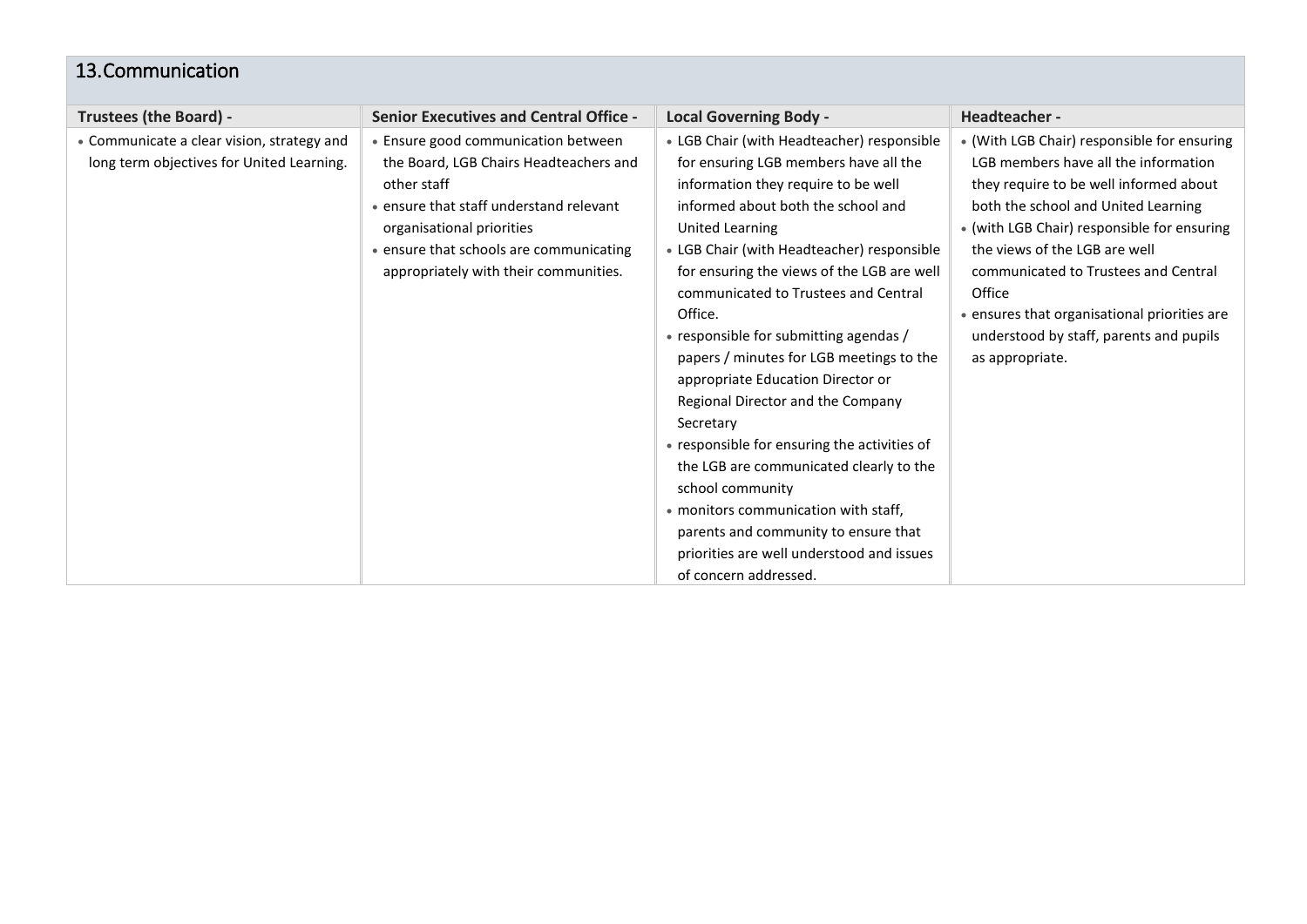# <span id="page-15-0"></span>14.Links with parents, carers, guardians and the wider community

| Trustees (the Board) -                     | <b>Senior Executives and Central Office -</b> | <b>Local Governing Body -</b>             | Headteacher -                                |
|--------------------------------------------|-----------------------------------------------|-------------------------------------------|----------------------------------------------|
| • Ensure development of strategy for links | • Develop strategy for links with parents,    | Responsible for monitoring the school's   | • Responsible for developing effective links |
| with parents, carers and guardians         | carers and guardians.                         | links with parents, carers, guardians and | with parents, carers, guardians and the      |
| • reputational responsibility.             |                                               | the wider community                       | wider community.                             |
|                                            |                                               | • responsible for supporting and          |                                              |
|                                            |                                               | challenging the school to improve and     |                                              |
|                                            |                                               | develop links.                            |                                              |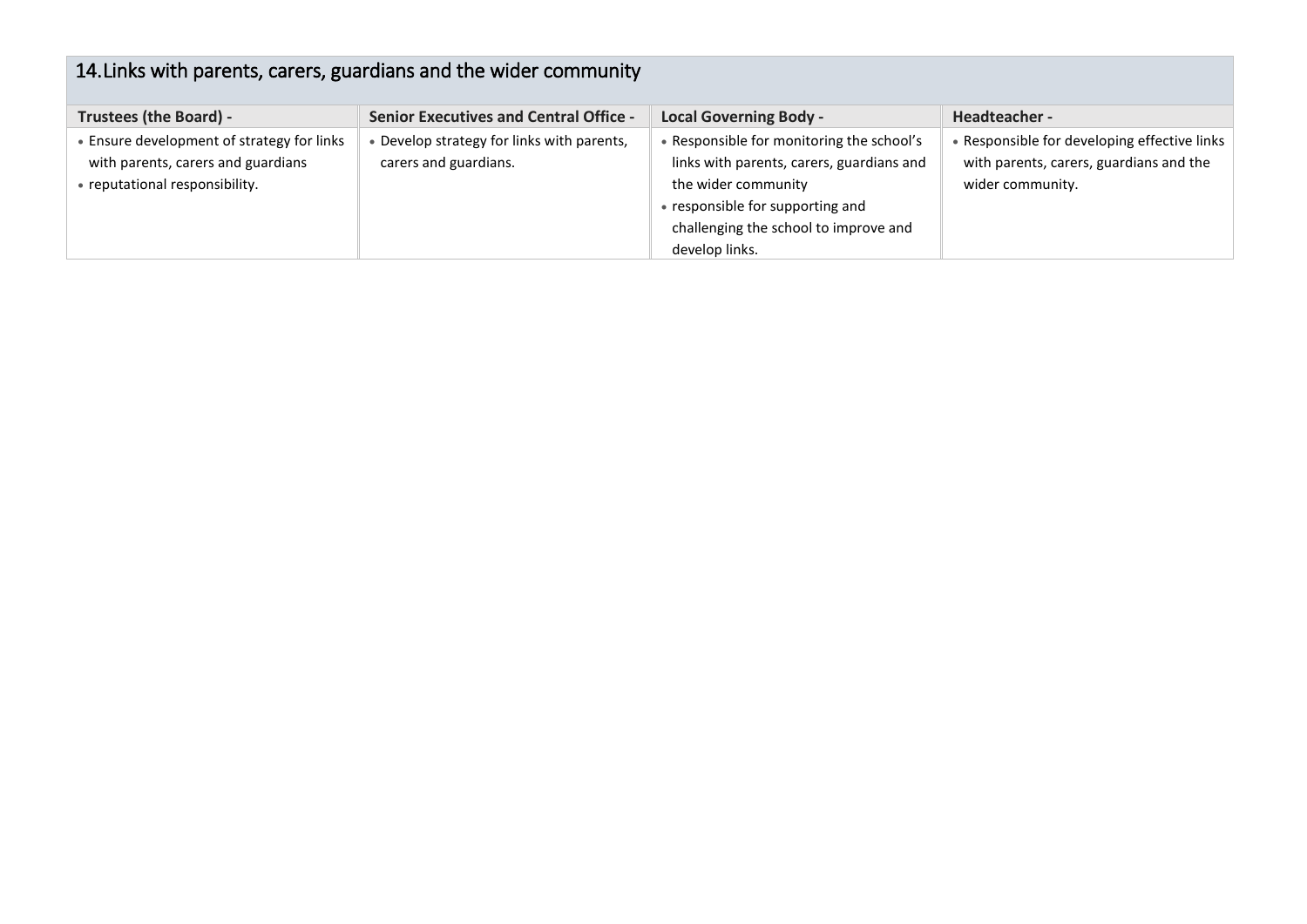# <span id="page-16-0"></span>15.Review of local school policies, processes and procedures

| <b>Trustees (the Board) -</b>                                                                                                                                                                                                                                                             | <b>Senior Executives and Central Office -</b>                                                                                                       | <b>Local Governing Body -</b>                                                                                                                                                                                                                                                                                                                                                            | Headteacher -                                                                                                                                                                                                                                                                                                                                 |
|-------------------------------------------------------------------------------------------------------------------------------------------------------------------------------------------------------------------------------------------------------------------------------------------|-----------------------------------------------------------------------------------------------------------------------------------------------------|------------------------------------------------------------------------------------------------------------------------------------------------------------------------------------------------------------------------------------------------------------------------------------------------------------------------------------------------------------------------------------------|-----------------------------------------------------------------------------------------------------------------------------------------------------------------------------------------------------------------------------------------------------------------------------------------------------------------------------------------------|
| • Review and approve on an annual basis<br>each school's child protection policy on<br>the recommendation of the Group's<br>named Safeguarding Trustee<br>• review and approve supporting pupil<br>with medical needs policy<br>• review and approve the Group health &<br>safety policy. | • Development of exemplar policies, policy<br>guidance and compliance checklists<br>• monitor schools' adherence to the cycle<br>of policy reviews. | Ensure adherence to regular cycle of<br>school policy reviews<br>. ensure that practice within the school<br>reflects most up-to-date policy<br>documents - if practice does not follow<br>policy guidance then policies are not<br>effective and should be reviewed<br>• regular cycle of process scrutiny e.g.<br>attendance registers, complaints log,<br>work experience procedures. | • Regular updating of all school policies<br>• regular updating of process and<br>procedures e.g. attendance registers,<br>complaints log, work experience<br>procedures<br>• ensures that school health and safety<br>policies are reviewed in accordance with<br>Group requirements including those<br>determined by local risk assessment. |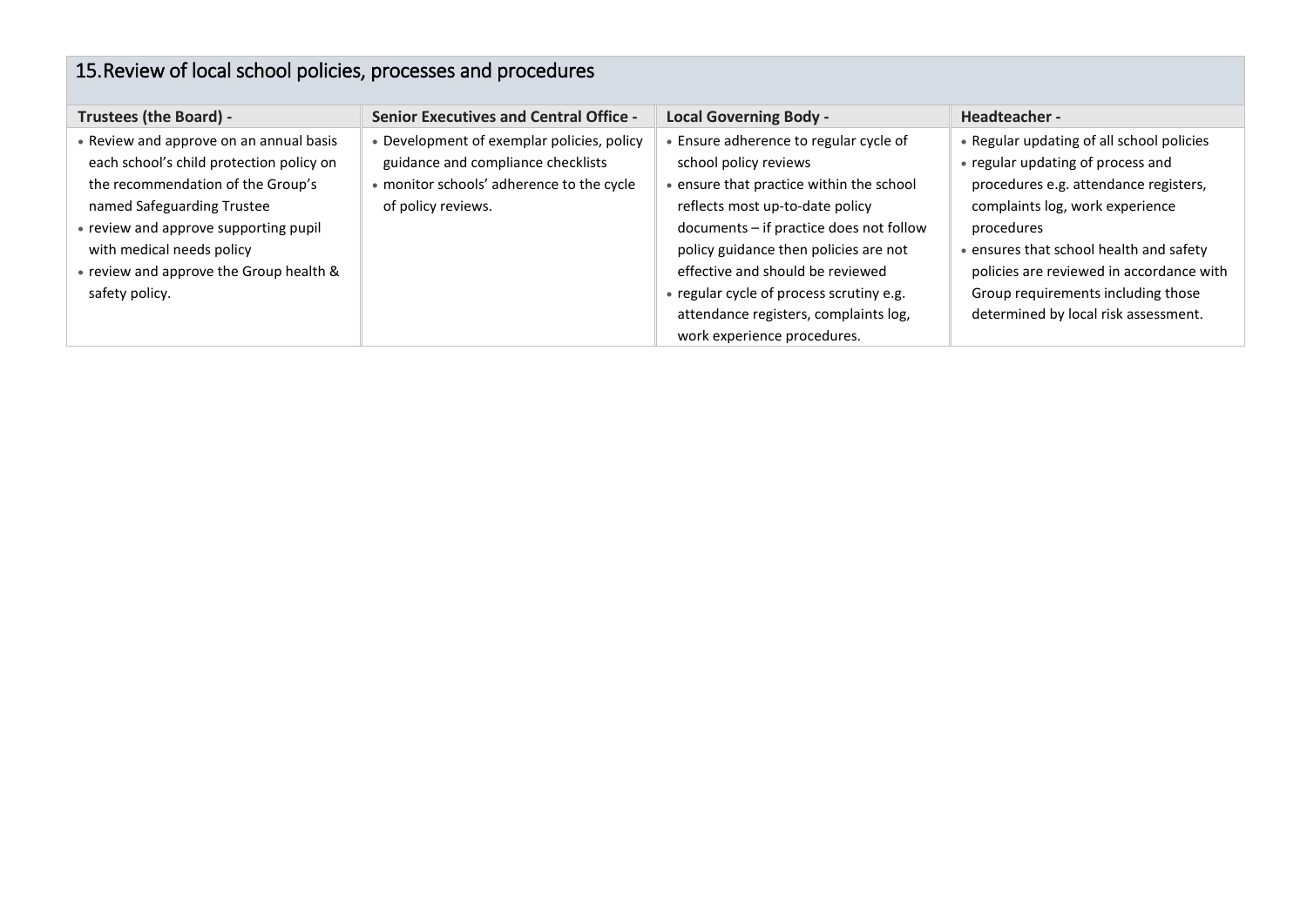## <span id="page-17-0"></span>16. Risk management

| Trustees (the Board) -                                                                                                                                                                                                                                                                                                                                                                                              | <b>Senior Executives and Central Office -</b>                                                                                                                                                                                                                                                                                | <b>Local Governing Body -</b>                                                                               | Headteacher -                                                                                                                                 |
|---------------------------------------------------------------------------------------------------------------------------------------------------------------------------------------------------------------------------------------------------------------------------------------------------------------------------------------------------------------------------------------------------------------------|------------------------------------------------------------------------------------------------------------------------------------------------------------------------------------------------------------------------------------------------------------------------------------------------------------------------------|-------------------------------------------------------------------------------------------------------------|-----------------------------------------------------------------------------------------------------------------------------------------------|
| • Overall responsibility for the risk<br>management framework<br>• approve the Group Risk Management<br>Policy, including setting risk tolerances<br>and determining risk appetite<br>• consider the minutes of the Risk & Audit<br>Committee, including the committee's<br>review of the Strategic Risk Register, at<br>each of its quarterly meetings and an<br>annual report from the Chair of the<br>committee. | • Manage the strategic risks facing the<br>organisation<br>• draft and implement a Group Risk<br><b>Management Policy</b><br>• maintain, regularly review and update<br>the Group Strategic Risk Register<br>• audit school compliance with policy<br>including existence and regular review of<br>school key risk register. | • Oversees risk management at the local<br>level, including regular reviews of the<br>school risk register. | • Responsibility for risk management at<br>their school, including the maintenance<br>and regular review of a school risk<br>register by SLT. |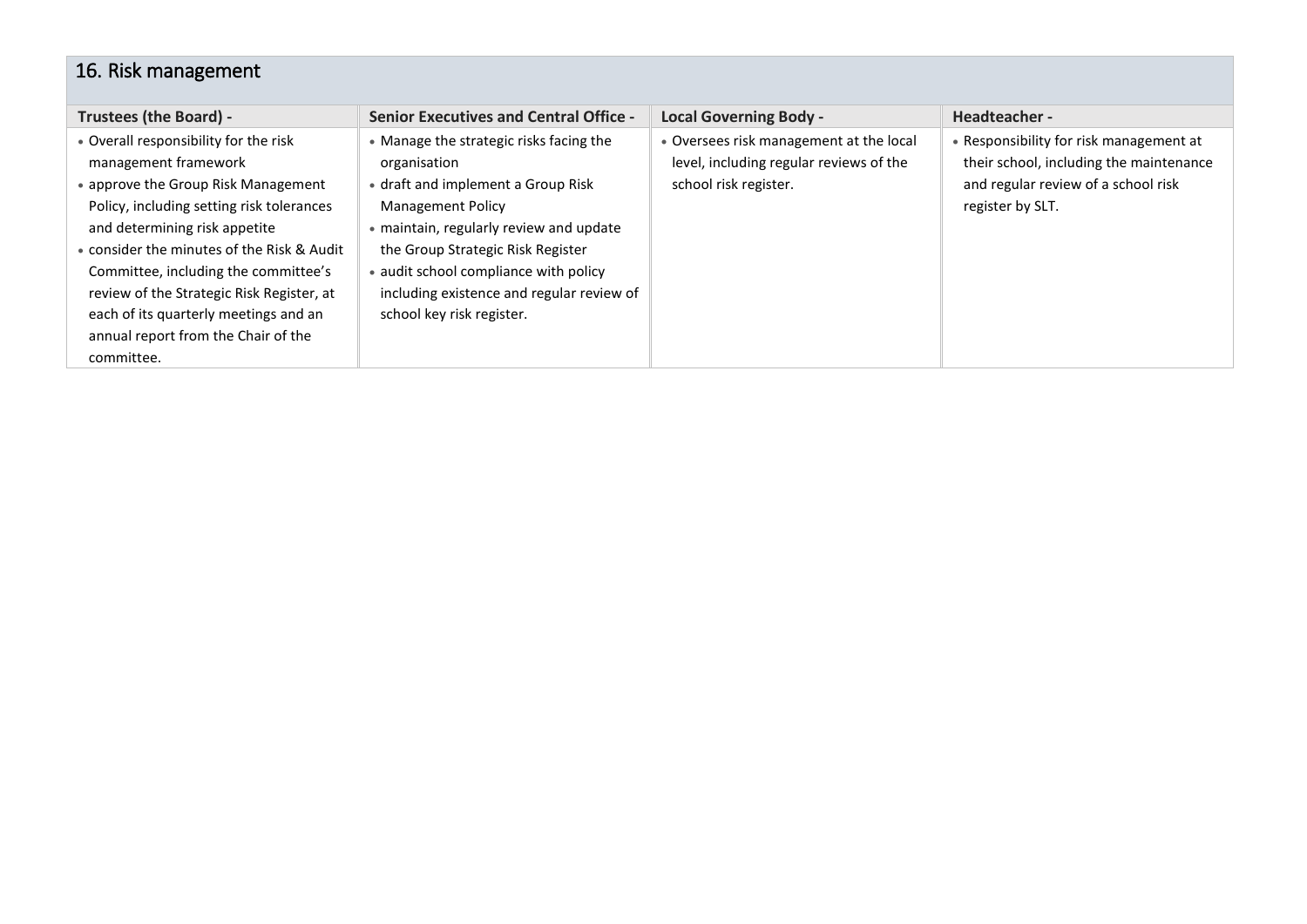## <span id="page-18-0"></span>17. Welfare and child protection

| Trustees (the Board) -                        | <b>Senior Executives and Central Office -</b> | <b>Local Governing Body -</b>                | Headteacher -                               |
|-----------------------------------------------|-----------------------------------------------|----------------------------------------------|---------------------------------------------|
| • Accountable for setting overall policies    | • Provide safeguarding and child protection   | • Appoints an LGB member to have specific    | • Responsible for safeguarding and child    |
| for safeguarding and child protection to      | guidance for all schools, in line with        | responsibility for welfare and child         | protection within the school                |
| ensure appropriate action is taken in a       | statutory guidance and non-statutory          | protection in the school, reporting to full  | • responsible for identifying risks to      |
| timely manner to safeguard and promote        | national guidance                             | LGB as appropriate                           | effective safeguarding and taking action    |
| children's welfare                            | • monitor the implementation of the           | • checks SCR at least termly                 | to reduce potential risks                   |
| • appoint a named safeguarding Trustee        | safeguarding and child protection             | • nominates an LGB member (usually the       | • responsible for the quality of spiritual, |
| • set the strategic vision for the spiritual, | guidance                                      | Chair) to liaise with the LA or partner      | moral, social and cultural development of   |
| moral, social and cultural development of     | • carry out safeguarding audit visits to      | agencies                                     | pupils                                      |
| pupils.                                       | monitor compliance with policies and          | • monitors, supports and challenges the      | • responsible for ensuring that school      |
| • review on an annual basis each school's     | effectiveness of practice                     | welfare and child protection in the school   | policies and practices take into account    |
| safeguarding policy and practices.            | • responsible for monitoring that each LGB    | including                                    | the procedures and practice of the local    |
| • monitor data in relation to safeguarding    | is effectively scrutinising statutory         | (i) child protection (ii) exclusions (iii)   | authority                                   |
| incidents and their resolution.               | compliance with respect to safeguarding       | serious disciplinary incidents (iv)          | • responsible for providing reports on      |
|                                               | and child protection for all schools on       | attendance and (v) behaviour                 | welfare and child protection to the LGB     |
|                                               | behalf of the Board                           | • responsible for knowing and                | and to Central Office.                      |
|                                               | • responsible for monitoring statutory        | understanding the school's own               |                                             |
|                                               | compliance with respect to the quality of     | evaluation of the quality of spiritual,      |                                             |
|                                               | spiritual, moral, social and cultural         | moral, social and cultural development of    |                                             |
|                                               | development of pupils on behalf of the        | pupils                                       |                                             |
|                                               | Board                                         | · for independent schools, ensures that      |                                             |
|                                               | • ensure all Board members have the           | there is a written risk assessment policy to |                                             |
|                                               | appropriate child protection checks and       | safeguard and promote the welfare of         |                                             |
|                                               | are recorded on the central office Single     | students at the school and effective         |                                             |
|                                               | Central Record.                               | implementation of that policy (including     |                                             |
|                                               |                                               | that action is taken to reduce any risks     |                                             |
|                                               |                                               | identified).                                 |                                             |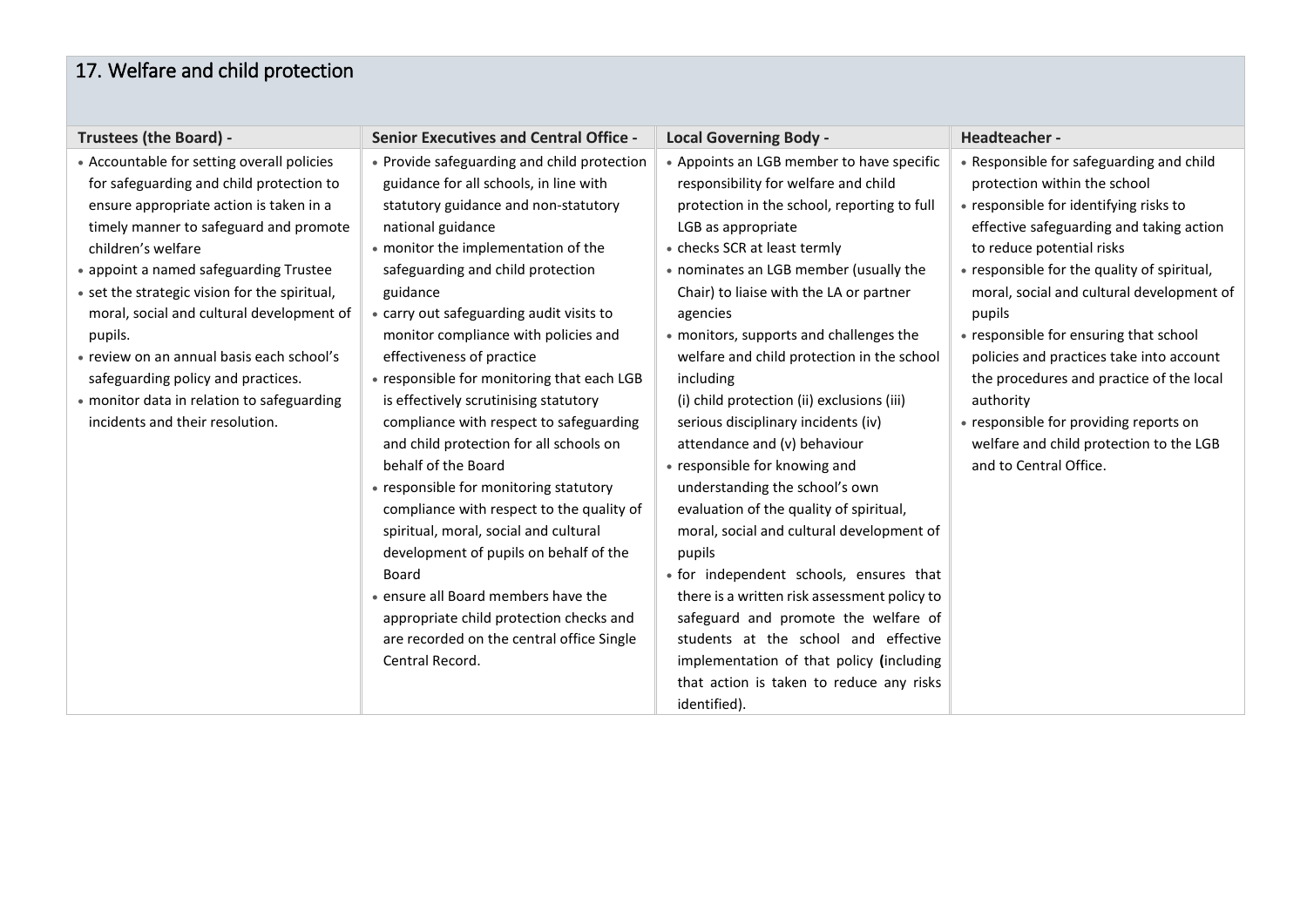### <span id="page-19-0"></span>18. Buildings and maintenance

| Trustees (the Board) -                                                                                                                                                                                                          | <b>Senior Executives and Central Office -</b>                                                                                                                                                                                                                                                                                                                                                                                                                                                                                                                                                                                                                         | <b>Local Governing Body -</b>                                                                                                                                                                                                                                                                                                                                                                                  | Headteacher -                                                                                                                                                                                                                                                                                                                           |
|---------------------------------------------------------------------------------------------------------------------------------------------------------------------------------------------------------------------------------|-----------------------------------------------------------------------------------------------------------------------------------------------------------------------------------------------------------------------------------------------------------------------------------------------------------------------------------------------------------------------------------------------------------------------------------------------------------------------------------------------------------------------------------------------------------------------------------------------------------------------------------------------------------------------|----------------------------------------------------------------------------------------------------------------------------------------------------------------------------------------------------------------------------------------------------------------------------------------------------------------------------------------------------------------------------------------------------------------|-----------------------------------------------------------------------------------------------------------------------------------------------------------------------------------------------------------------------------------------------------------------------------------------------------------------------------------------|
| • Review and support the strategy plan for<br>capital expenditure, considering all<br>schools' 5 year plans.<br>• review capital project proposals and<br>allocate capital funds in accordance with<br>the charities' finances. | • Develop a rolling 5 year strategy plan for<br>capital expenditure, considering all<br>schools' five year plans<br>• develop the wider estates policy in line<br>with the charities' strategy<br>• provide the Board and schools with<br>professional support, challenge and<br>advice relating to the management of<br>buildings and estates<br>• review, prioritise and approve proposals<br>for capital investment<br>• responsible for monitoring compliance<br>with statutory regulations relating to<br>premises and accommodation.<br>• receive, review and report to the Board<br>and relevant committees on proposals<br>schools for planned capital works. | • Monitors planned and approved capital<br>works<br>• monitors the impact of the strategic plan<br>on the quality of school buildings<br>• responsible, with the Headteacher, for<br>developing priorities for capital<br>expenditure and large scale 'minor<br>works' in line with the strategic plan.<br>• supports the Headteacher in preparing<br>curriculum-based business plans for<br>capital projects. | • Responsible for the maintenance of the<br>school and facilities, with support from<br>central office<br>• responsible, with the LGB, for developing<br>priorities for capital expenditure and<br>large scale 'minor works' in line with the<br>strategic plan.<br>• develops curriculum-based business<br>plans for capital projects. |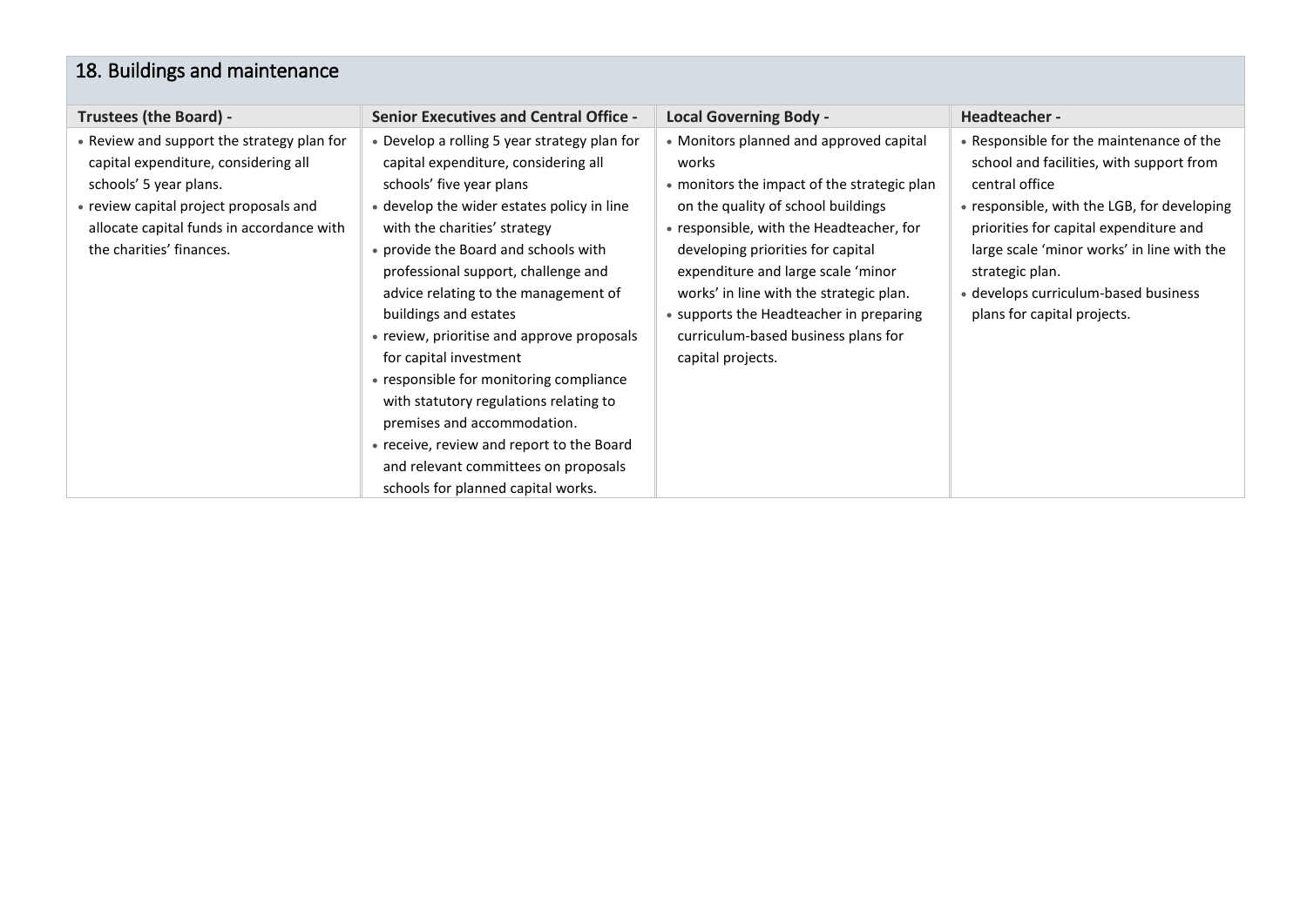## <span id="page-20-0"></span>19. Health & safety

| <b>Trustees (the Board) -</b>                                                                                                                                                                                                                                                                                                                                                                                               | <b>Senior Executives and Central Office -</b>                                                                                                                                                                                                                                                                                                                                                                                                                                             | <b>Local Governing Body -</b>                                                                                                                                                                                                                                                                                         | Headteacher -                                                                                                                                                                                                                                                                                                                                                                                                                                                                                                                                                                                                                                        |
|-----------------------------------------------------------------------------------------------------------------------------------------------------------------------------------------------------------------------------------------------------------------------------------------------------------------------------------------------------------------------------------------------------------------------------|-------------------------------------------------------------------------------------------------------------------------------------------------------------------------------------------------------------------------------------------------------------------------------------------------------------------------------------------------------------------------------------------------------------------------------------------------------------------------------------------|-----------------------------------------------------------------------------------------------------------------------------------------------------------------------------------------------------------------------------------------------------------------------------------------------------------------------|------------------------------------------------------------------------------------------------------------------------------------------------------------------------------------------------------------------------------------------------------------------------------------------------------------------------------------------------------------------------------------------------------------------------------------------------------------------------------------------------------------------------------------------------------------------------------------------------------------------------------------------------------|
| • Form the corporate body and serve as<br>the employer under the Health and<br>Safety at Work Act 1974<br>• responsible for setting overall policies for<br>health and safety that are applicable to<br>all Group operations<br>• periodically review organisational health<br>and safety performance<br>· ensure adequate resources are made<br>available for the discharge of the<br>employer's health and safety duties. | • Appoint a competent health and safety<br>professional to develop health and safety<br>policies and monitor performance<br>• define the Group's risk appetite with<br>regard to health and safety compliance<br>• provide health and safety support to all<br>schools and central office<br>• provide central office staff with the<br>training, information, instruction and<br>supervision as necessary to meet<br>statutory requirements and fulfil their<br>duties in a safe manner. | • Appoints an LGB member to have specific<br>responsibility for health and safety in the<br>school, attending the school's Health &<br>Safety Committee (where appropriate)<br>and reporting to full LGB as appropriate<br>• monitors, supports and challenges the<br>health and safety performance at the<br>school. | • Accountable for health and safety<br>performance within the school<br>• responsible for the implementation of<br>health and safety policies and for<br>statutory compliance<br>• ensures that all staff within their school<br>have received sufficient training,<br>information, instruction and supervision<br>as necessary to meet statutory<br>requirements and fulfil their duties in a<br>safe manner<br>• responsible for providing reports on<br>health and safety to the LGB<br>• may delegate some health and safety<br>responsibilities to a Health and Safety<br>Coordinator in accordance with the<br>Group Health and Safety Policy. |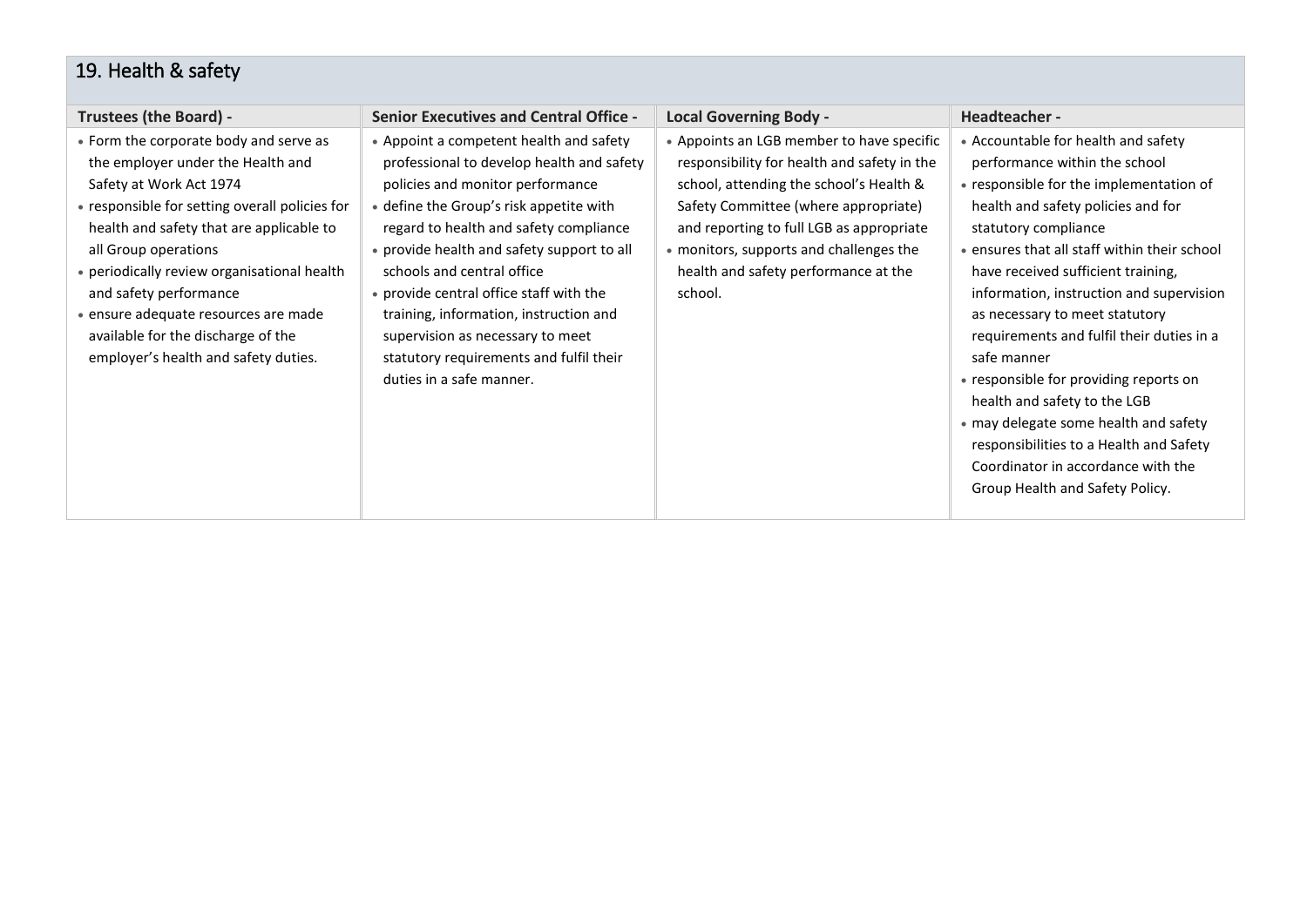#### <span id="page-21-0"></span>20. Provision of information

| Trustees (the Board) -                                                                                                                          | <b>Senior Executives and Central Office -</b>                                                                                                                                                                                                                         | <b>Local Governing Body -</b>                                                                                                                                                                                                                                                              | Headteacher -                                                                                                                                                                                                                                                                                                                                                   |
|-------------------------------------------------------------------------------------------------------------------------------------------------|-----------------------------------------------------------------------------------------------------------------------------------------------------------------------------------------------------------------------------------------------------------------------|--------------------------------------------------------------------------------------------------------------------------------------------------------------------------------------------------------------------------------------------------------------------------------------------|-----------------------------------------------------------------------------------------------------------------------------------------------------------------------------------------------------------------------------------------------------------------------------------------------------------------------------------------------------------------|
| • Accountable for the provision of clear<br>and regular information to a range of<br>relevant bodies<br>• accountable for statutory compliance. | • Monitor statutory compliance on behalf<br>of the Board<br>• responsible for monitoring statutory<br>compliance in relation to the information<br>provided to the regulators, parents and<br>others on behalf on the Board<br>• provide guidance and model policies. | • Responsible for monitoring the quality of<br>information provided by the school<br>• responsible for supporting and<br>challenging the school on the quality of<br>information<br>• responsible for reviewing school policies<br>and their implementation within an<br>annual programme. | • Responsible for the development and<br>implementation of school policies in line<br>with statutory requirements and United<br>Learning guidance<br>• ensures LGB access to all information<br>provided to regulators, parents,<br>prospective parents and the local<br>community<br>• ensures the information provided by the<br>school is of a high quality. |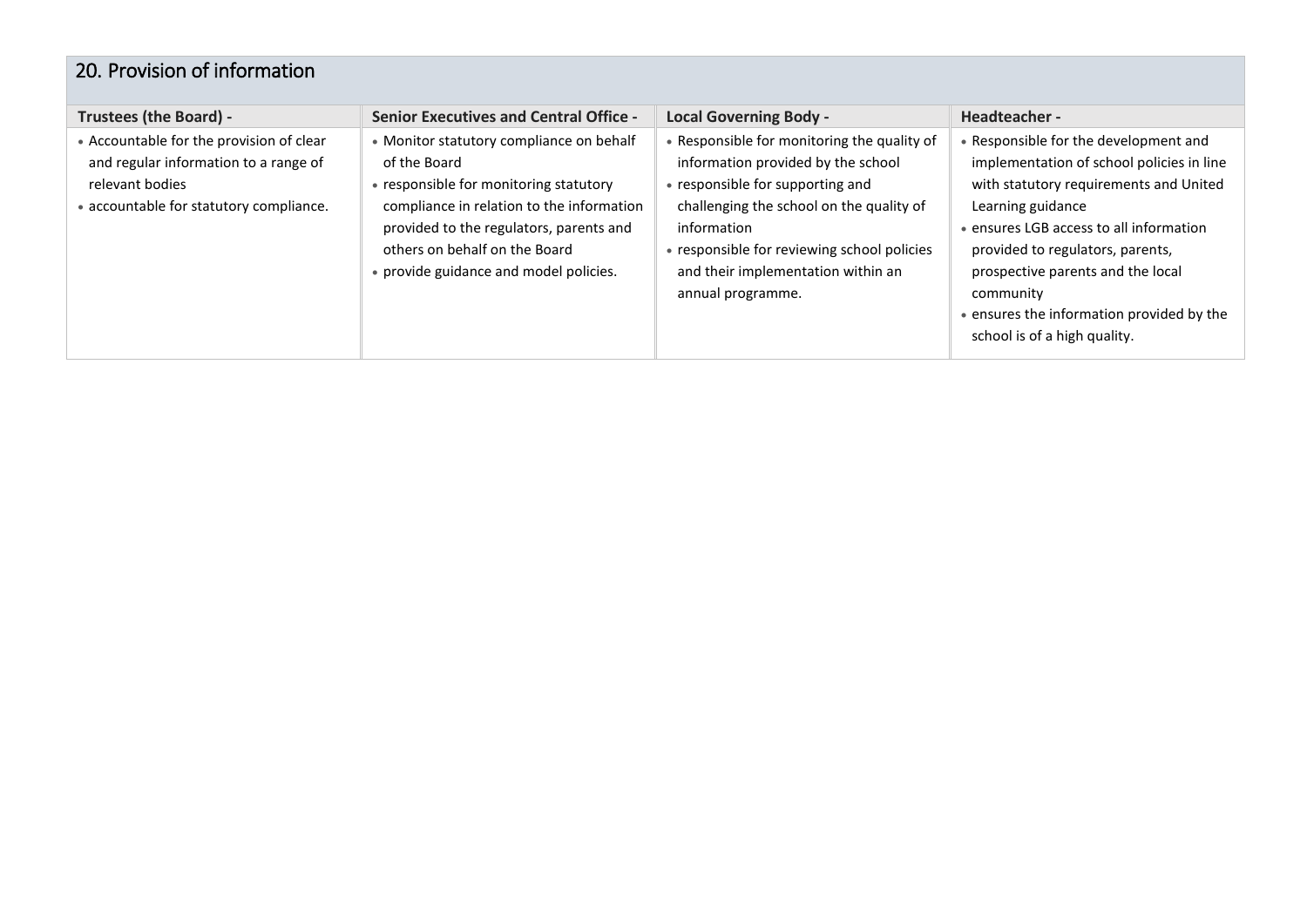<span id="page-22-0"></span>

| 21. Data protection/General Data Protection Regulation (GDPR)                                                                                                                                 |                                                                                                                                                                                                                                                                                                                                                                                                                                                                                                                                                                                                                                             |                                                              |                                                                                                                                                                                                                                                              |  |
|-----------------------------------------------------------------------------------------------------------------------------------------------------------------------------------------------|---------------------------------------------------------------------------------------------------------------------------------------------------------------------------------------------------------------------------------------------------------------------------------------------------------------------------------------------------------------------------------------------------------------------------------------------------------------------------------------------------------------------------------------------------------------------------------------------------------------------------------------------|--------------------------------------------------------------|--------------------------------------------------------------------------------------------------------------------------------------------------------------------------------------------------------------------------------------------------------------|--|
| <b>Trustees (the Board) -</b>                                                                                                                                                                 | <b>Senior Executives and Central Office -</b>                                                                                                                                                                                                                                                                                                                                                                                                                                                                                                                                                                                               | <b>Local Governing Body -</b>                                | Headteacher -                                                                                                                                                                                                                                                |  |
| • Accountable for compliance with all data<br>protection legislation<br>• appoint a suitably qualified Data<br>Protection Officer (DPO)<br>• ensure adequate resource for GDPR<br>compliance. | • Provide and adequately resource the<br><b>DPO</b><br>• decide response to data breaches<br>including reporting to the Information<br>Commissioner's Office (ICO)<br>• ensure Group ICO notifications are<br>accurate and up to date<br>• prepare, review and update a suite of<br>data protection policies<br>· ensure central office GDPR compliance<br>• train school Data Protection Leads (DPLs)<br>on policy and procedure<br>• audit schools' GDPR compliance<br>• update DPLs on ICO guidance and<br>decisions<br>• provide GDPR video briefing (s)<br>• embed a GDPR video briefing as part of<br>induction for all new starters. | • Ensure a DPL is appointed<br>• review compliance with DPL. | • Appoint a DPL of sufficient seniority<br>• provide DPL with adequate support and<br>resource to fulfil their role<br>• ensure compliance with Group data<br>protection policies and procedures<br>• ensure all staff have seen the GDPR video<br>briefing. |  |